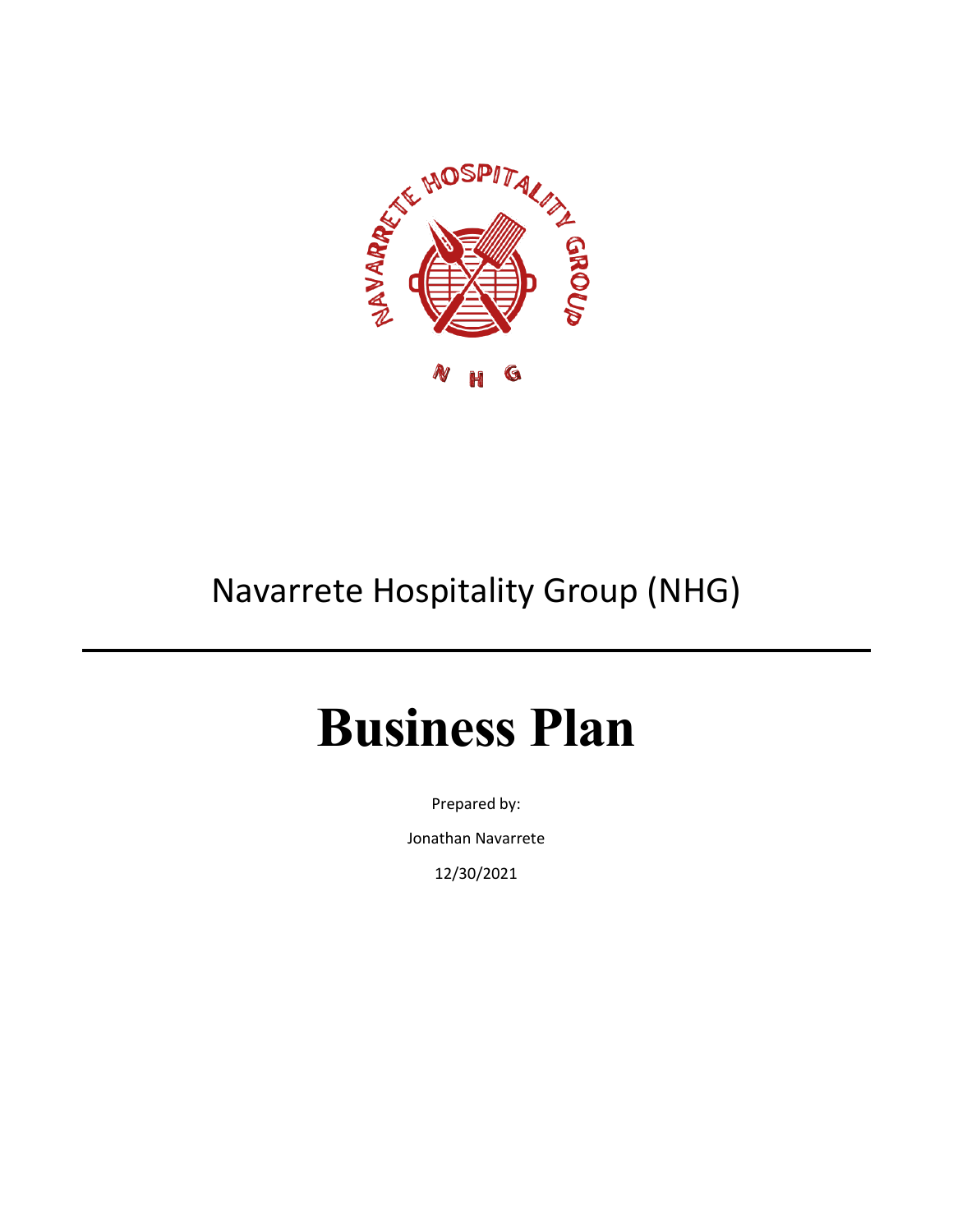



# **Forward Looking Statements**

**This Business Plan contains Forward Looking Statements, please note:** 

**Certain statements that we make may constitute "forward-looking statements." Forward-looking statements include information concerning future strategic objectives, business prospects, anticipated savings, financial results (including expenses, earnings, liquidity, cash flow and capital expenditures), industry or market conditions, demand for and pricing of our products, acquisitions and divestitures, anticipated results of litigation and regulatory developments or general economic conditions. In addition, words such as "believes," "expects," "anticipates," "intends," "plans," "estimates," "projects," "forecasts," and future or conditional verbs such as "will," "may," "could," "should," and "would," as well as any other statement that necessarily depends on future events, are intended to identify forward-looking statements. Forward-looking statements are not guarantees, and they involve risks, uncertainties and assumptions. Although we make such statements based on assumptions that we believe to be reasonable, there can be no assurance that actual results will not differ materially from those expressed in the forward-looking statements. We caution investors not to rely unduly on any forward-looking statements and urge you to carefully consider the risks described in our filings with the Securities and Exchange Commission, particularly the Form C that accompanies this Offering. We expressly disclaim any obligation to update any forward-looking statement in the event it later turns out to be inaccurate, whether as a result of new information, future events or otherwise.**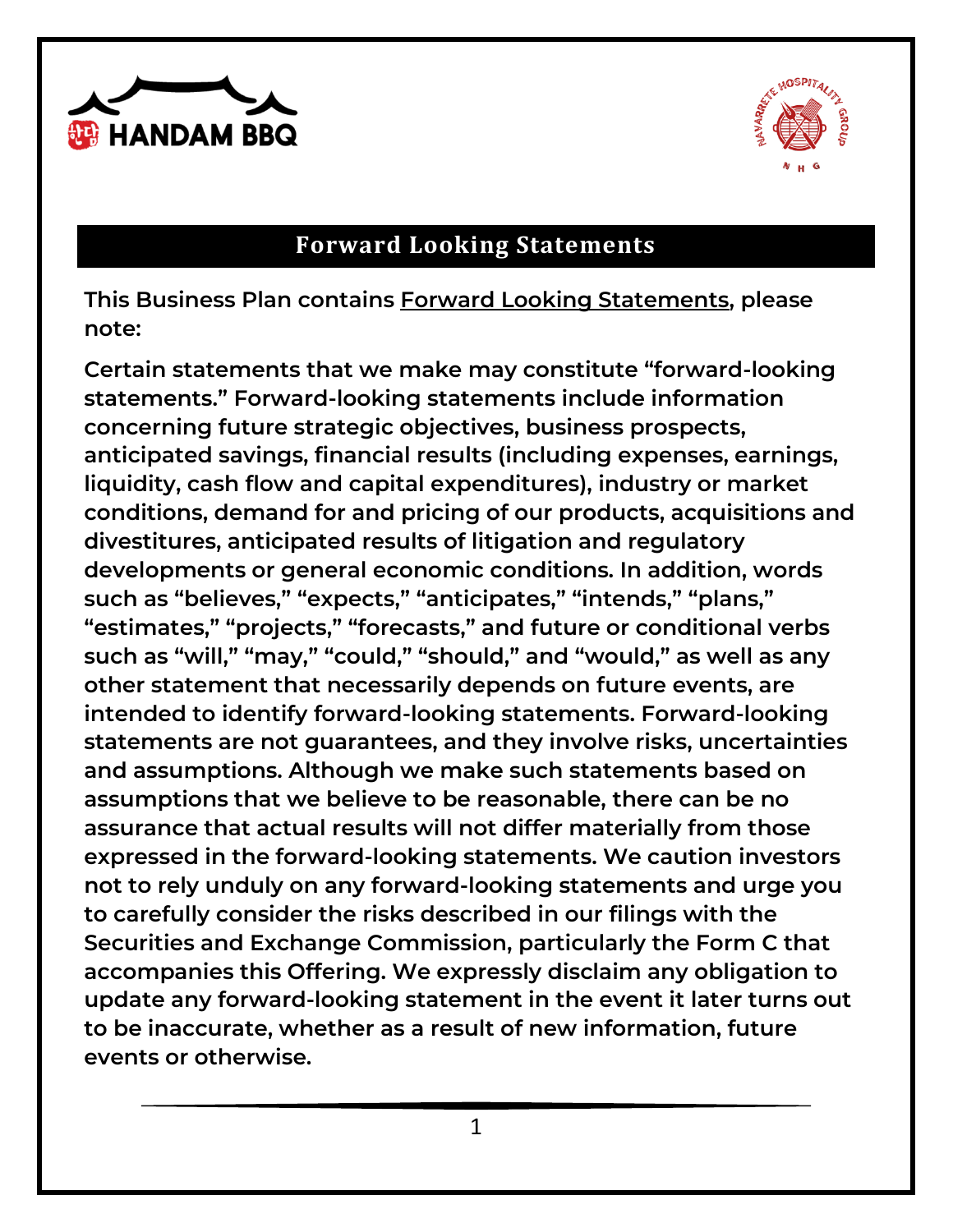



# **TABLE OF CONTENTS**

<span id="page-2-0"></span>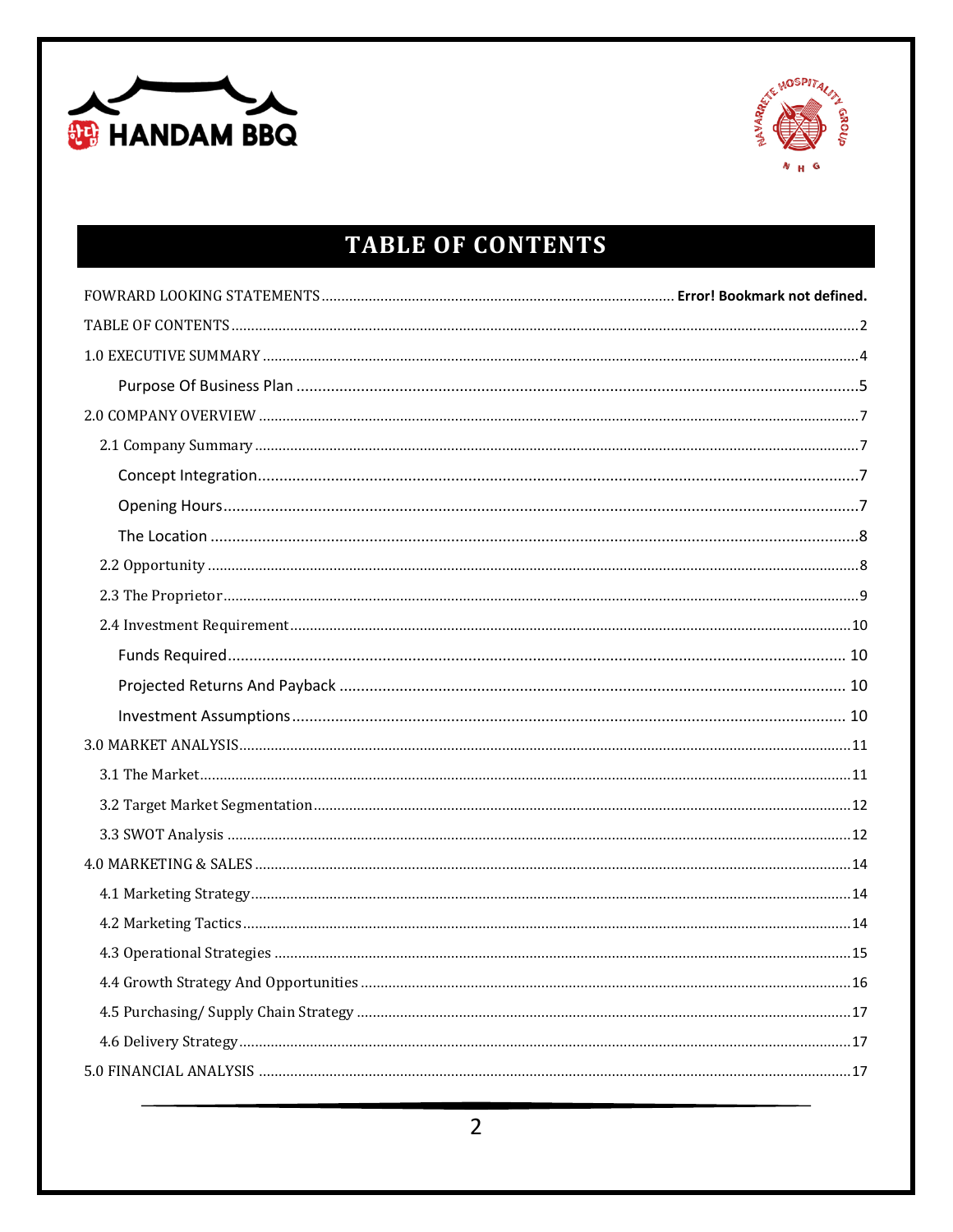

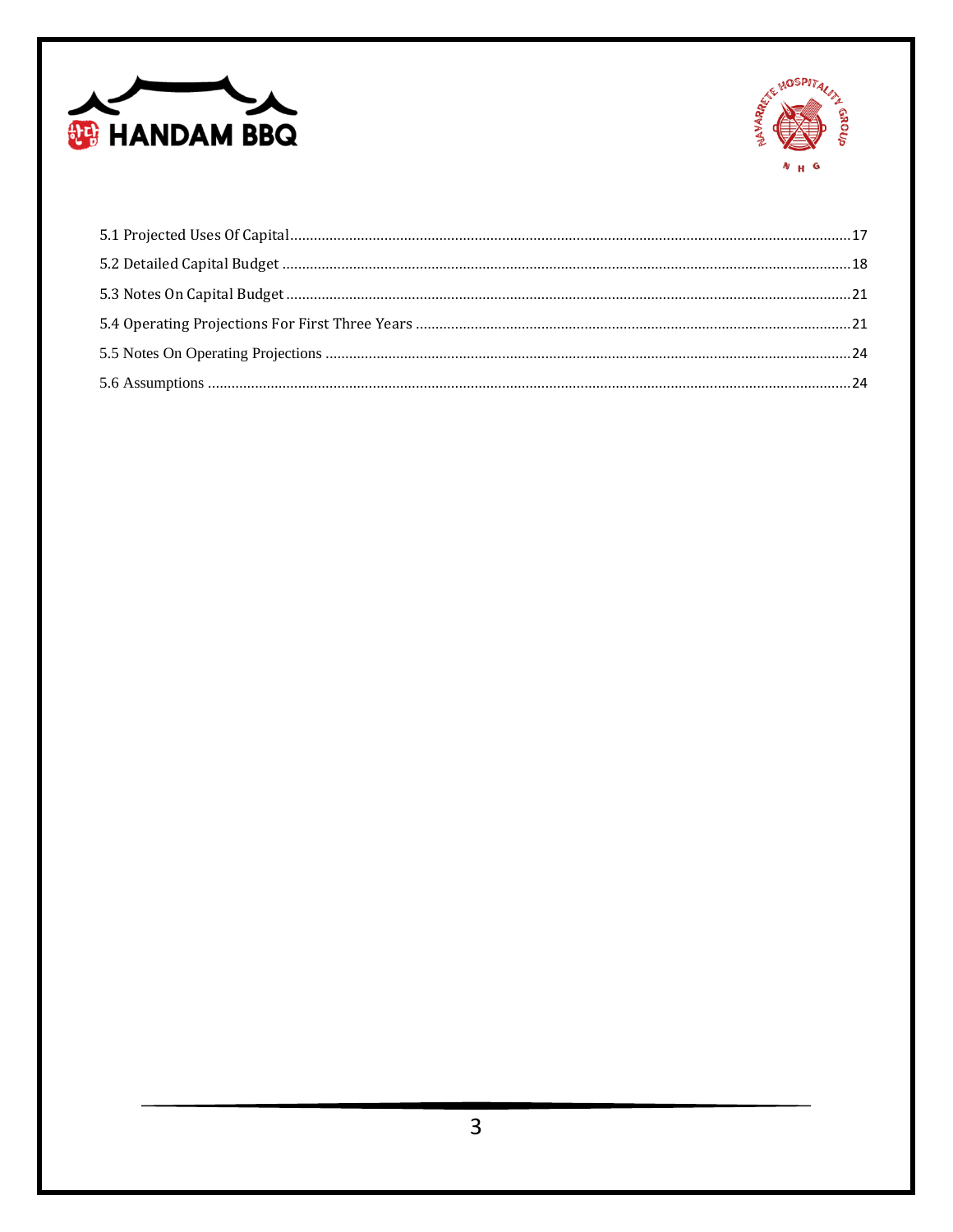



# **1.0 EXECUTIVE SUMMARY**

<span id="page-4-0"></span>**Navarrete Hospitality Group (NHG)** is a business that will enter into a franchise agreement to create and operate a franchise of HANDAM BBQ (HANDAM FRANCHISE GROUP, LLC), a Texas limited liability company, and will operate out of rented facilities in Katy, TX. The business will offer distinct Korean BBQ with an outstanding premium meat dish and family-like atmosphere; this concept is well known for its charcoal grilling. The anticipated average order value will be \$33.00, including beverages. First-year sales for the operation are estimated to be \$2,4 million with a prime cost of 92.4%. Operating cash flows before taxes for the first full year of operations are projected to be **\$278,189** or about 13% Net profit.

The anticipated rented space will be located in the Asian town area in Katy, Texas, within five miles of two colleges and a big plaza mall. Anticipated startup costs, including working capital and contingency funds, are \$450,000 as a minimum and a maximum of \$1,000,000. The company is seeking equity crowdfunding to fully finance the restaurant's development and early operational expenses. Based on conservative revenue growth estimates and actual revenue sales from the HANDAM BBQ franchise estimates for operating costs, **Navarrete Hospitality Group (NHG)**is projected to have an average return on investment of 61% over five years and to have fully paid back all initial outside equity investments by the third year of operations. **NHG has not yet signed a lease on a location.**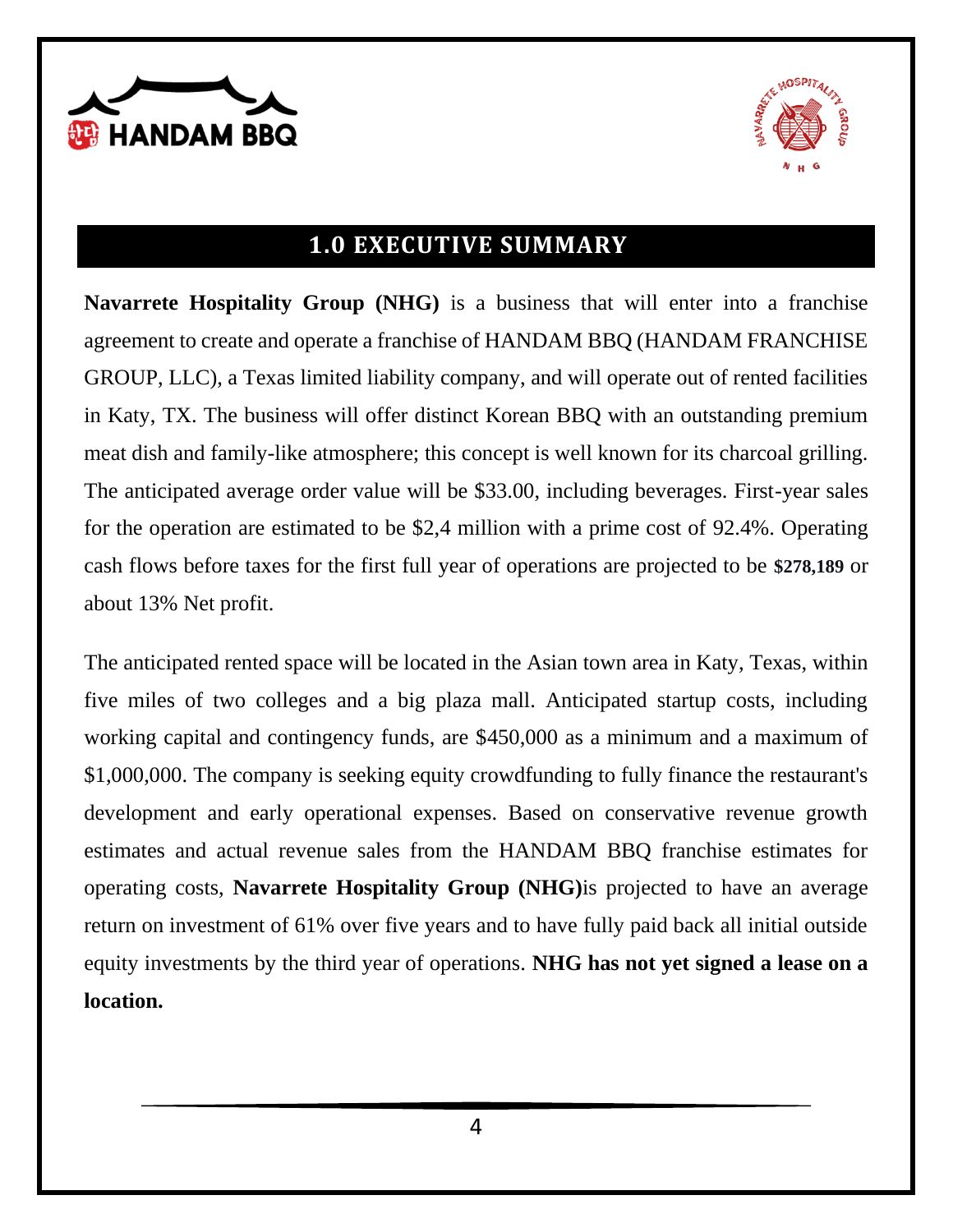



As a part of our mission, **Navarrete Hospitality Group (NHG)** intends to position itself to meet the ever-challenging socio-economic developments of our local, regional, national, and international clientele. At **Navarrete Hospitality Group (NHG)**, the brand is known for delivering comprehensive, excellent, outstanding services to meet the needs of our clientele. We provide the highest level of service while individualizing every customer and maintaining integrity, fairness, and honesty with them.

We want to attain the number one spot in the market as soon as possible, and we will do all that is permissible by the laws of the United States of America to meet our customers' needs and exceed our esteemed customers' expectations. Furthermore, we will ensure we hold ourselves accountable to the highest standards by meeting our customers' needs precisely and completely whenever they patronize us. We aim to share common values with our clients, and we work hard to meet and surpass our clients' expectations. The times have evolved, and SEO, Brand Awareness, and a Strong Online presence are now making the difference between success and failure for many businesses. The company plan to utilize a robust strategic marketing plan and various brand-building tactics to ensure its brand exposure.

#### <span id="page-5-0"></span>**PURPOSE OF BUSINESS PLAN**

The growth and success of any business largely depends on a viable business model and feasible operation methods. In addition, any entrepreneur going into this business must be conversant with the peak and off-peak periods in the industry to be able to accordingly make proactive plans that would be strategic for the growth of the business. The role and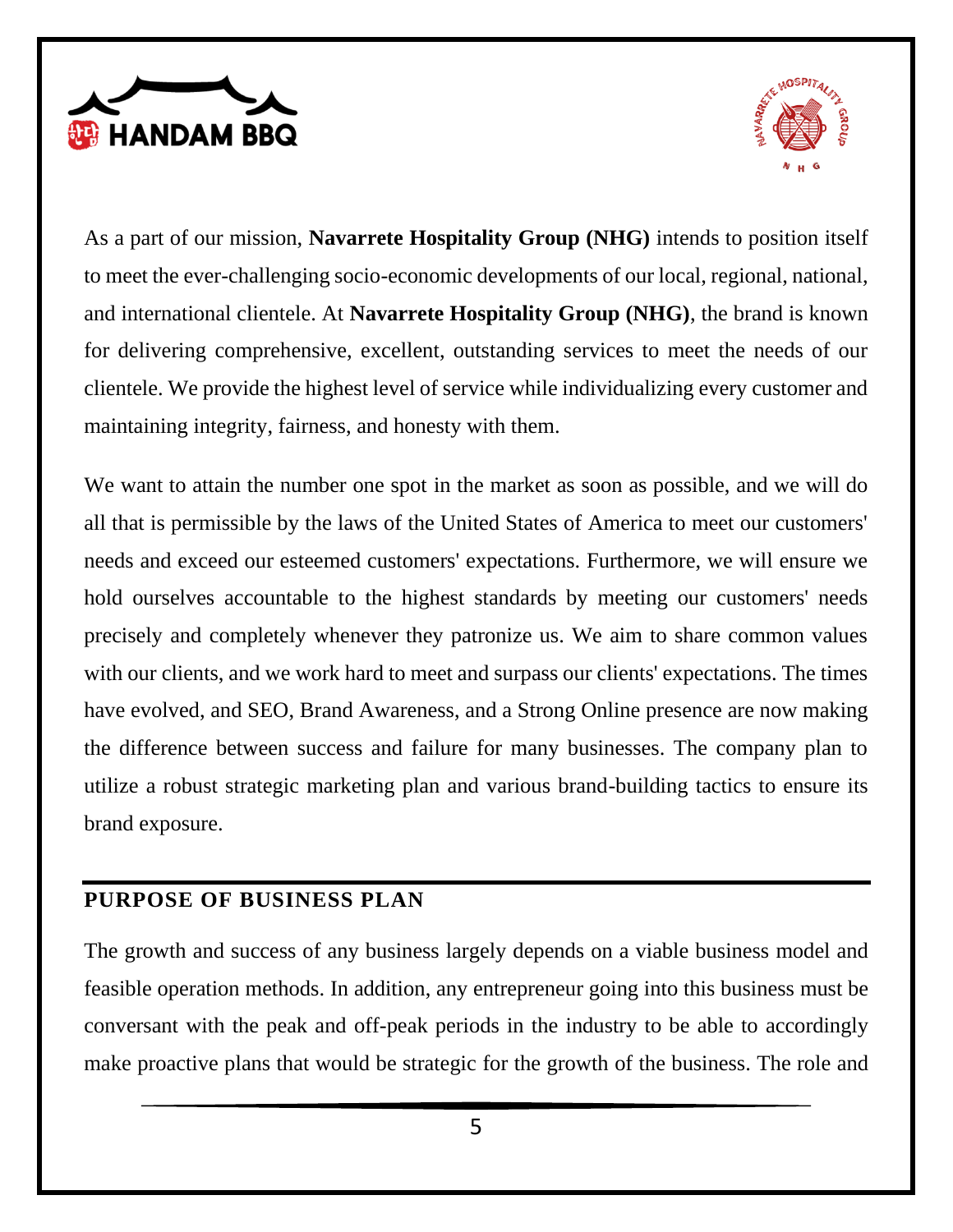



importance of this business plan cannot be overemphasized. The purpose of this plan is to provide investors or financial institutions with the information necessary to evaluate the scope and future growth of **Navarrete Hospitality Group (NHG)** in the marketplace. In addition to serving as a roadmap for management, the plan will show that:

- A significant market opportunity exists when analyzing the current market demands and competitive landscape.
- The management team set in place is qualified to execute on a well-thought-out operational, marketing, and sales strategy.
- The correct capital structure will allow for a long-lasting, profitable business.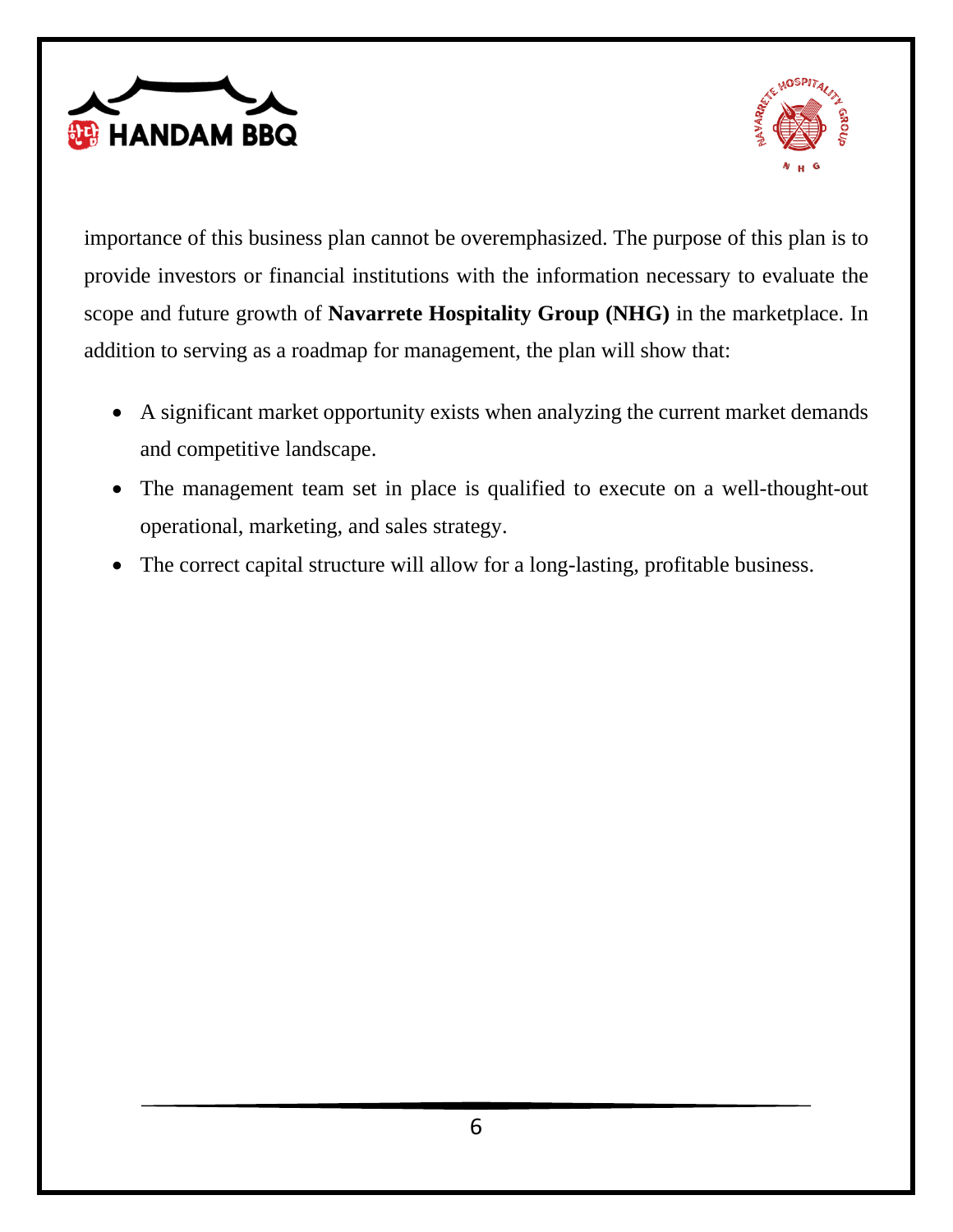



# **2.0 COMPANY OVERVIEW**

#### <span id="page-7-1"></span><span id="page-7-0"></span>**2.1 COMPANY SUMMARY**

HANDAM BBQ prides itself as one of Houston's best Korean BBQ restaurants. A unique dining experience, we use smokeless charcoal grills, allowing you to cook your food just how you like it. With a wide variety of delicious beef and pork cuts, fresh seafood, sizzling stews, banchan (side dishes), and delectable family-style combos, you're sure to find

something savoury for everyone at your party. We also have two popular all-you-can-eat options, an incredible value that makes feeding your whole family affordable. HANDAM BBQ utilizes only



the highest quality meats and ingredients available and has a high customer service and satisfaction standard.

#### <span id="page-7-2"></span>**CONCEPT INTEGRATION**

There is significant cross-utilization of ingredients across the concept. All items are relatively simple to prepare.

#### <span id="page-7-3"></span>**OPENING HOURS**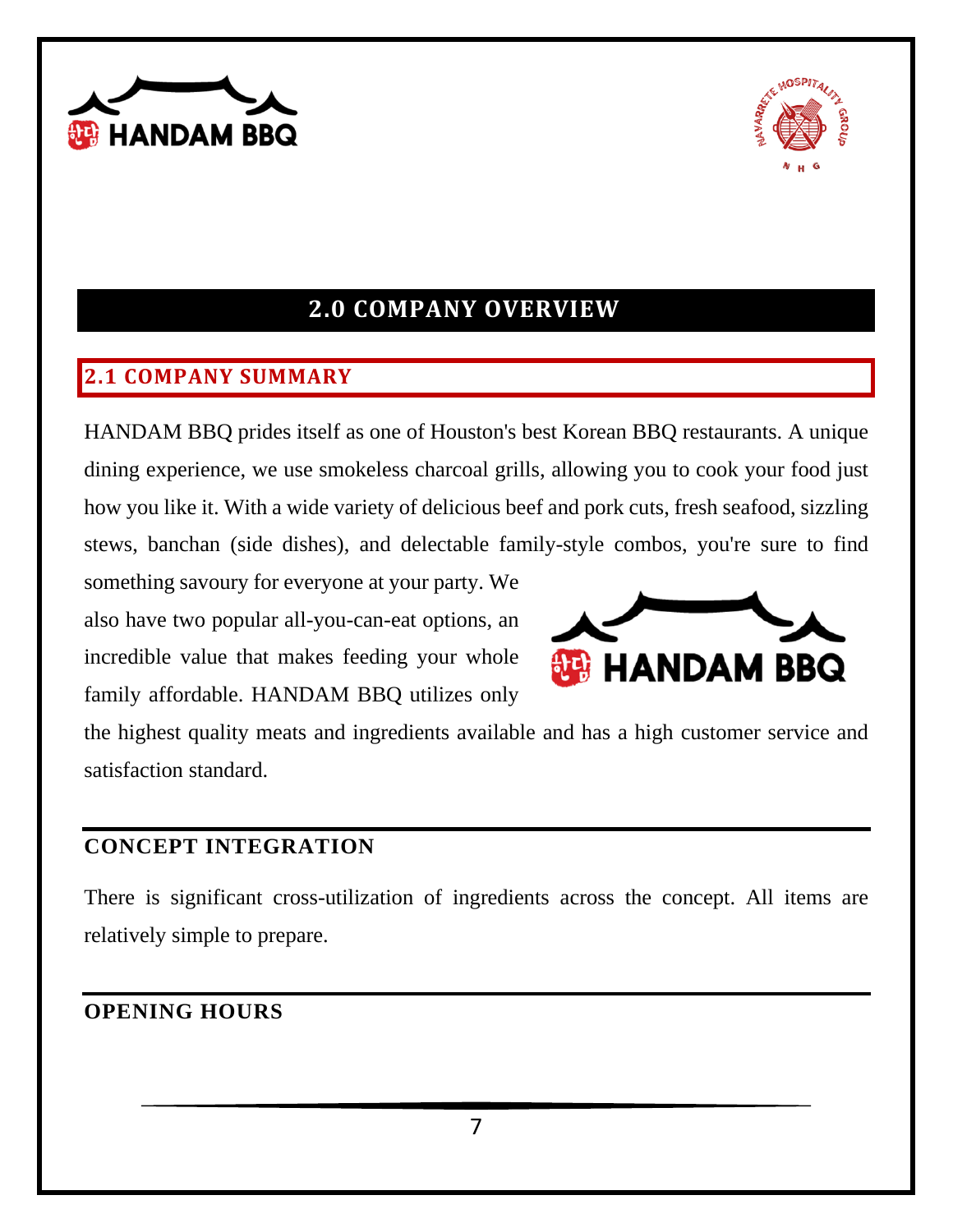



The concept will serve continuously from 11:30 am until 10:00 pm seven days a week. There is the potential to increase operating hours on high-volume days such as weekends, major holidays, and university events.

#### <span id="page-8-0"></span>**THE LOCATION**

The anticipated facility is located 23330 Grand Cir Blvd, Katy, TX 77450. The building convenient location off of Grand Parkway and I-10, highly accessible to people traveling to and from the Energy Corridor, Cypress, and Sugar Land. We anticipate taking roughly five months to install the equipment, obtain opening inventory and staffing, and do dry runs before opening for service. **Navarrete Hospitality Group** will rent 4,971 square feet of shell empty space and use full-height reach-in refrigerators and low-profile refrigerated drawers under cooking equipment. In addition to rental payments of \$16,000 per month plus associated common area maintenance charges. **Navarrete Hospitality Group will find a similar location if we do not engage with this location.**

#### <span id="page-8-1"></span>**2.2 OPPORTUNITY**

**Navarrete Hospitality Group** is a company created with the vision to manage and operate a variety of restaurant concepts. By providing excellent food and service to the general public, we plan to archive an important contribution to the major events of social life, personal and professional gatherings are celebrated in restaurants. Acquaintances become friends, individuals become lovers across restaurant tables, big business deals are made,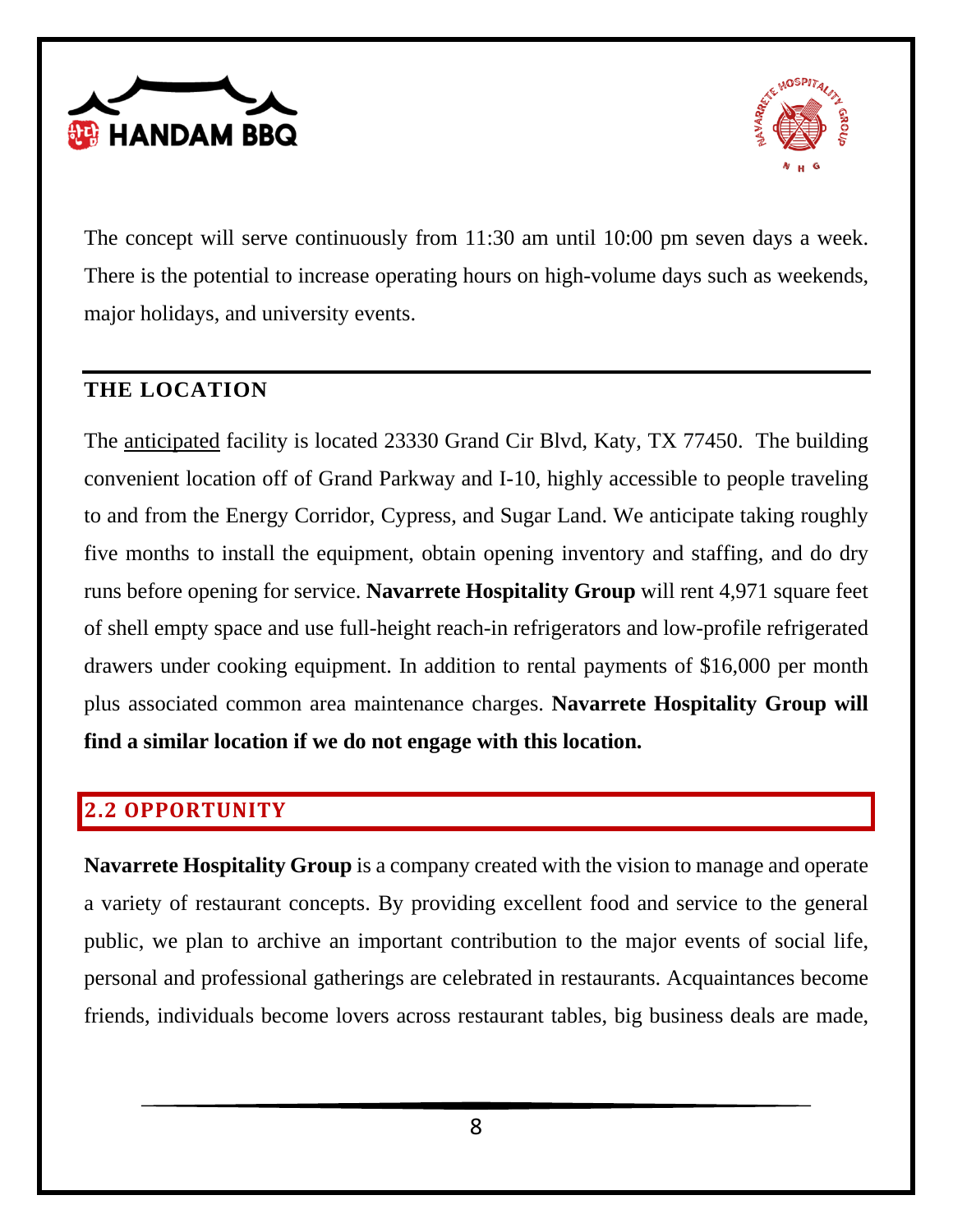



and long-lasting memories are created around a table in a restaurant's safe and controlled environment

## <span id="page-9-0"></span>**2.3 THE PROPRIETOR**

Jonathan Navarrete is the General Manager of the HANDAM BBQ location at Bellaire Blvd in Houston, Texas, and he has over fifteen years of experience in the restaurant

business. He started in the industry in 2006 from the back of the house as a line cook. In 2010 moved into the management field due to his natural leadership skills, strong work ethics, and high standards. Gained the most of his experience from different aspects of the industry by training and working in all positions from back and front of the house, giving Jonathan a broader understanding of the field and allowing him to adapt to the always challenging situations in the restaurant industry and make a quick decision that best suits the business. Jonathan obtained an Associate of applied



science (AAS) Hospitality Management from Houston Community College, also is a certified sommelier from the American sommelier Society. And hold a court of masterslevel 1, in addition, a level 2 and 3 awards in wines and spirits given by the Wine and Spirits Educational Trust along with Mixology/ bartender and hospitality certifications from the New York Bartending School. His experience extends from family own small concepts and large corporations like MASTRO'S STEAKHOUSE.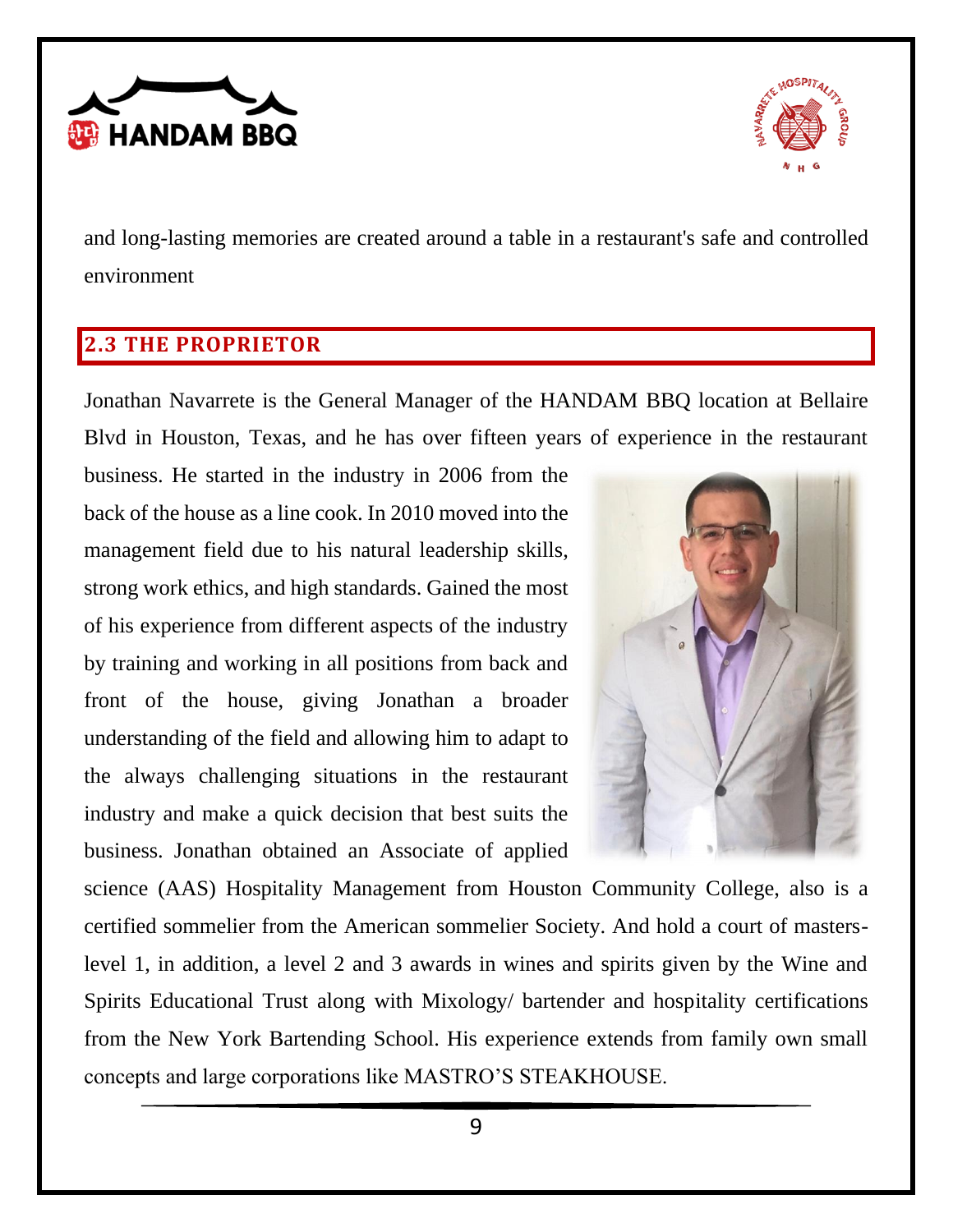



## <span id="page-10-0"></span>**2.4 INVESTMENT REQUIREMENT**

#### <span id="page-10-1"></span>**FUNDS REQUIRED**

HANDAM BBQ requires a minimum investment of approximately \$450,000 to build out and begin operations, which will be obtained via Crowdfunding.

#### <span id="page-10-2"></span>**PROJECTED RETURNS AND PAYBACK**

Based on the capital budget and operating projections presented in the previous section, Navarrete Hospitality Group is anticipated to generate a return on investment of 71.1% in the first year and an average return on investment of roughly 61% over five years. The payback period for outside equity is projected to be approximately 5 years. Once the outside equity investment has been paid back in full, future Crowdfunding deals will be lunch to open multiple concepts.

#### <span id="page-10-3"></span>**INVESTMENT ASSUMPTIONS**

The return on investment and payback period has been calculated based on the intended disbursement of 70% of after-tax cash flows to equity investors and the operating partners in the first year; 80% in the second year; and 90% in the third and subsequent years. Outside equity will receive 75% of all disbursed after-tax cash flows until all initial equity investments are paid back, while the proprietor will receive the remaining 25%. All Navarrete Hospitality Group LLC project cost and performance assumptions stated or implied are not guarantees.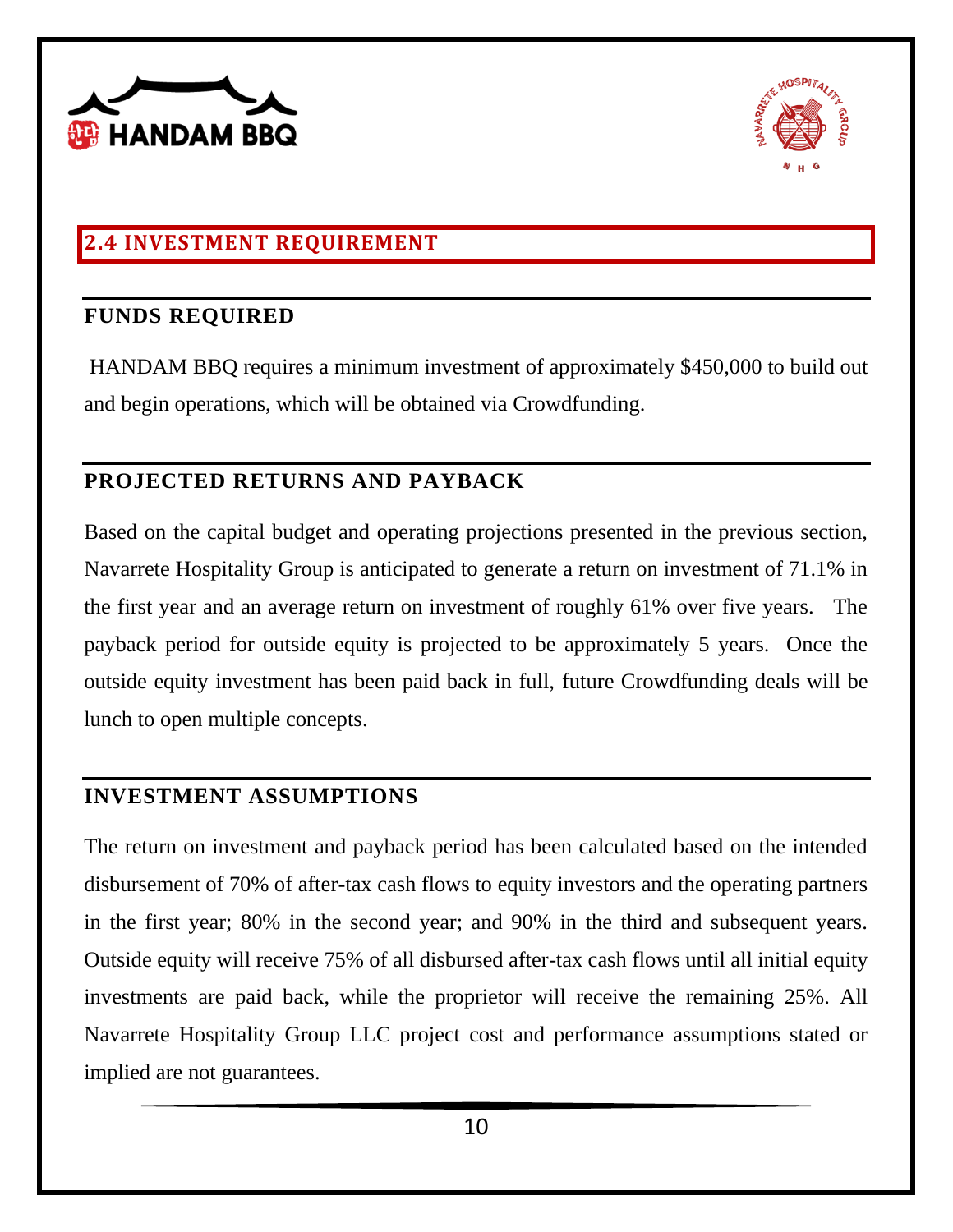



# **3.0 MARKET ANALYSIS**

#### <span id="page-11-1"></span><span id="page-11-0"></span>**3.1 THE MARKET**

Asian Americans are the most affluent U.S. demographic segment. A relatively welleducated segment, they now number more than 18.5 million (5 percent of the population), with annual buying power expected to approach \$1.33 trillion by 2022. Asian Americans are the second-fastest-growing subsegment after Hispanic Americans. They are a diverse group. Chinese Americans constitute the largest group, followed by Filipinos, Asian Indians, Vietnamese, Korean Americans, and Japanese Americans. As a group, Asian American consumers shop frequently and are the most brand-conscious of all the ethnic groups. They can be fiercely brand loyal, especially to brands that work to build relationships with them. As Korean Pop Music and Korean Drama become famous globally; more and more non-Koreans are starting to like Korean Food. Since Korean dramas have become more popular in recent years, restaurants are trying to provide customers with a traditional Korean barbeque experience and authentic food seen in the Korean drama. According to Public Radio International (2020), people watch Korean dramas online through video streaming companies in North America: "It attracts millions of viewers in the United States, and most of them are not Asian. American media companies are taking note of this growing viewership. Hulu recently partnered with DramaFever to offer more than 200 different K-Dramas on their site. Netflix is expanding its foreign content too." Korean barbeque is often shown in dramas, and drama lovers are more likely to try authentic Korean barbeque.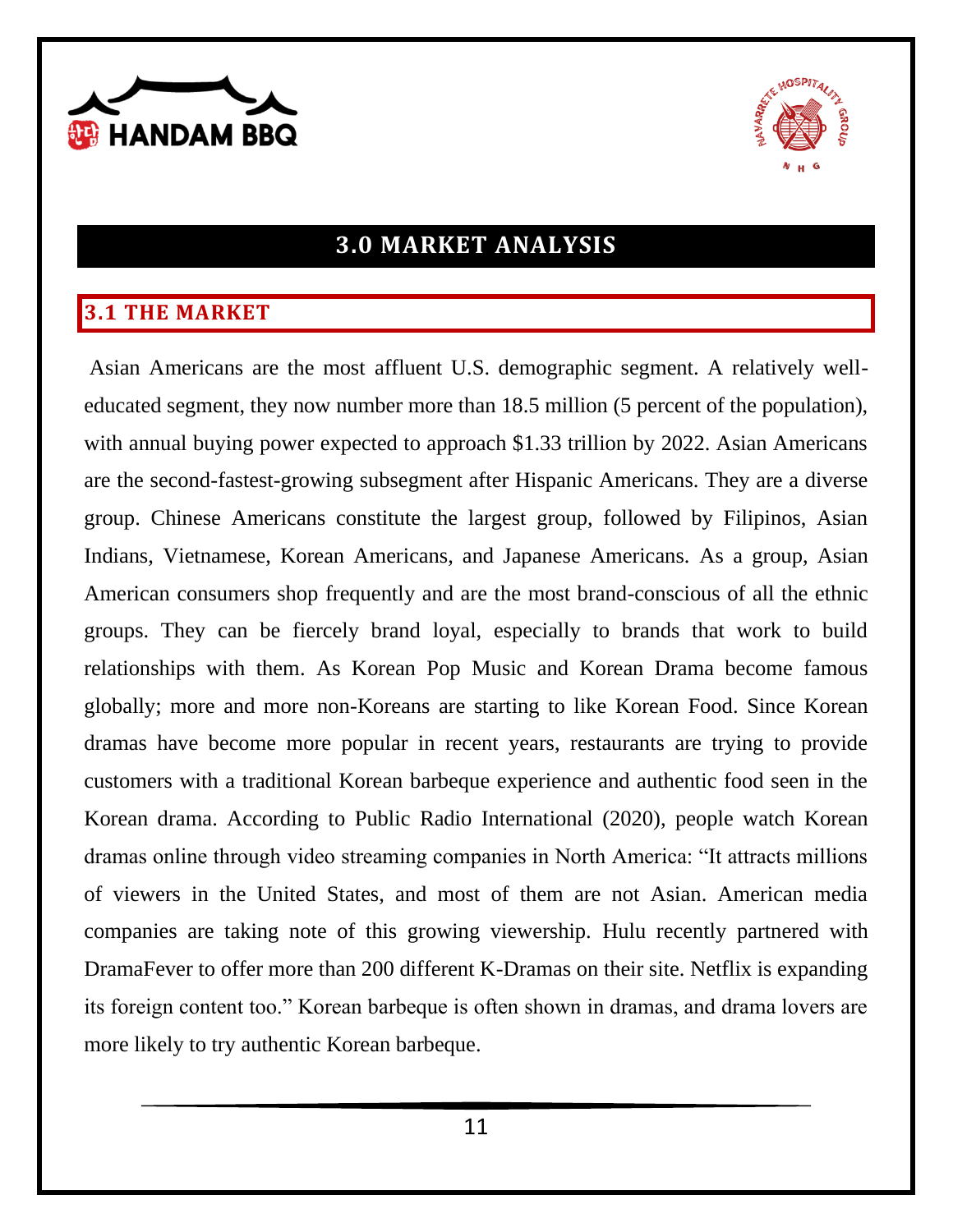



#### <span id="page-12-0"></span>**3.2 TARGET MARKET SEGMENTATION**

Market segmentation is one of the pivotal keys that would ensure optimal success for Navarrete Hospitality Group because it defines our target market, which helps create compelling and positioning messages for our services. Before developing our business, we conducted our feasibility studies and market survey, and we were able to identify those who will benefit greatly from our service offerings.

Navarrete Hospitality Group will target Asian American, Hispanic consumers, working professionals, and residents within a five miles radius of the rented facility. In addition, local employment rates and incomes are rising. Katy has one of the top-ranked public education systems in the country, attracting more residents, which in turn is driving home construction, employment, and population growth. Currently, Katy does not offer smokeless charcoal grills Korean restaurants to his residents, neither all you can eat options, there is no competition, and **it is an untapped market**.

#### <span id="page-12-1"></span>**3.3 SWOT ANALYSIS**

Given the innovative nature of HANDAM BBQ, a SWOT analysis has been conducted. The purpose is to align our strategies with our environment's realities to maintain and build on our strengths, take advantage of our opportunities, fix or eliminate our weaknesses, and counter threats. The following analysis highlights the internal strengths and weaknesses of HANDAM BBQ and the opportunities and threats facing the business in our external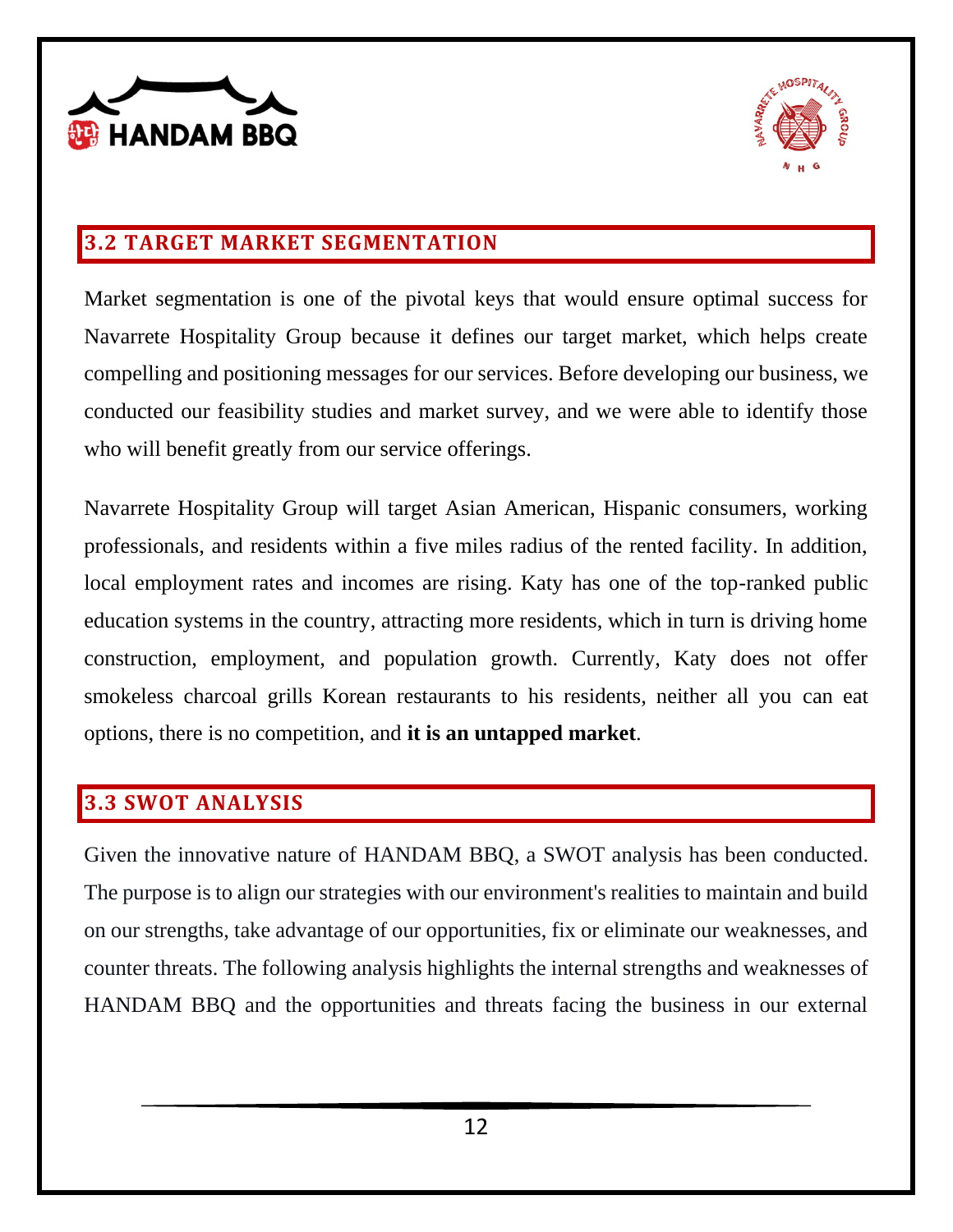



environment. Below is a summary of HANDAM BBQ strengths and weaknesses relative to other Korean restaurants options in the area:

| <b>STRENGTH:</b>                     | <b>WEAKNESS:</b>                 |
|--------------------------------------|----------------------------------|
| Small family business with           | Reduced name recognition and no  |
| potentially reduced labor costs and  | brand-generated marketing.       |
| a more local feel than the chains.   | No strong brand identity.        |
| Offerings can be adjusted to match   | Limited number of menu options   |
| local tastes and needs much more     | for to go options.               |
| easily than the chains can.          | Limited operations history.      |
| Small menu and good cross-           | Potential for changes to rent    |
| utilization of ingredients and prep  | structure.                       |
| methods to reduce inventory needs    | Higher food costs mainly due to  |
| and allow focus on quality.          | Meat and seafood items are more  |
| Small space, with associated         | expensive to puechase.           |
| reduced build-out costs (mostly just |                                  |
| equipment).                          |                                  |
| Emphasis on locally sourced          |                                  |
| ingredients.                         |                                  |
| <b>OPPORTUNITIES:</b>                | <b>THREATS:</b>                  |
| Opportunity to expand our services   | Existence of several Korean food |
| Opportunity to build reputation and  | places in the area.              |
| brand                                |                                  |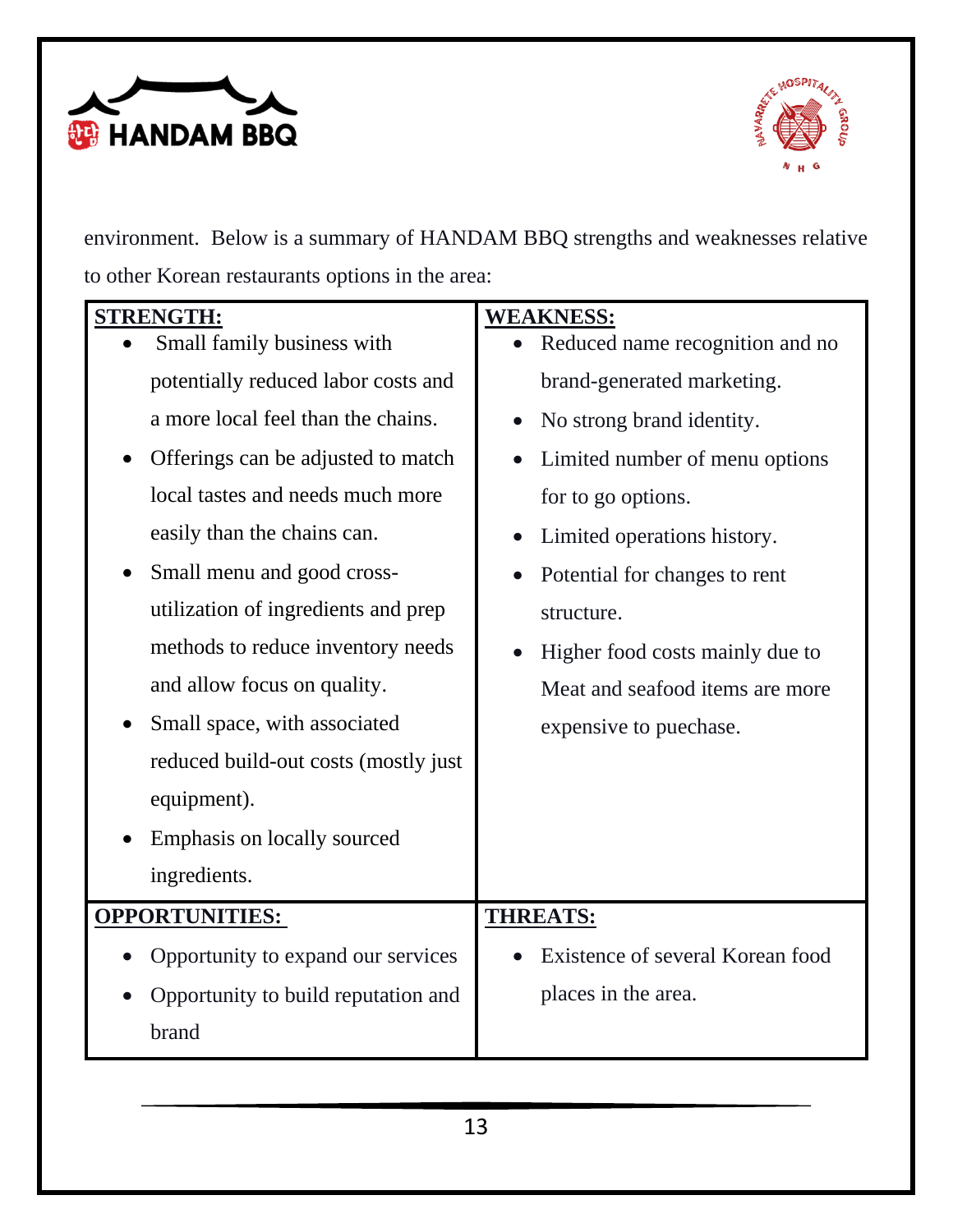



- Opportunity to compete with established players and gain significant ground
- Possibility to add long-lasting value for our client
- The necessity to secure substantial capital injections to foster growth.
- Changing the regulatory framework.
- One of the significant threats that confront businesses worldwide is the economic downturn; when the economy is bad, it affects consumers' spending, negatively impacting businesses.

# **4.0 MARKETING & SALES**

# <span id="page-14-1"></span><span id="page-14-0"></span>**4.1 MARKETING STRATEGY**

To compete effectively, HANDAM BBQ seeks to position its concepts as the "Korean BBQ" choice that supports the local supplier and culinary community. Because we will be relying on repeat orders from those working and studying in the area, we feel it is important to build relationships with regulars and emphasize our connections within the community.

### <span id="page-14-2"></span>**4.2 MARKETING TACTICS**

1. **Pre-Opening**: In order to get the HANDAM BBQ concept name in front of the target market prior to opening, we propose: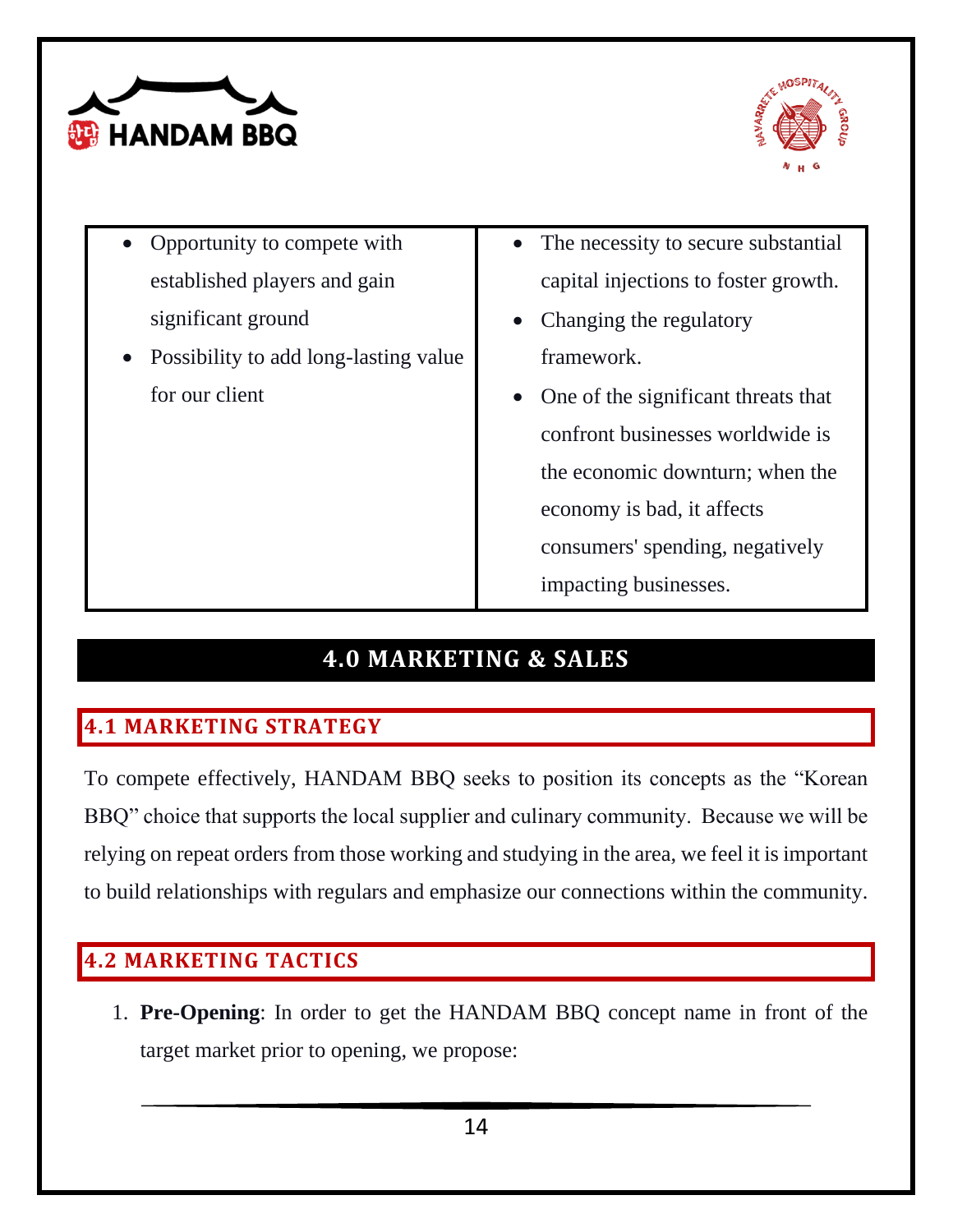



- Setting up tasting tables at local events (South Towne Block Party, Music Festivals, Study Week Stroll).
- Setting up social media accounts to highlight menu items and the staff making them.
- Building and maintaining a mobile-friendly website rather than relying solely on the word of mouth for marketing
- 2. **After Opening:** Once we are in operation, the marketing plan includes:
- Continuing participation in area promotional events.
- Continued social media content emphasizing the people making the food and local suppliers.
- Special items and giveaways to coincide with special days like Super Bowl and major sporting and cultural events.
- Frequent Order loyalty program that allows guests to earn free drinks or sides after multiple visits and/or on their birthdays.
- "I'm in the Family Handam BBQ" T-shirts that staff and suppliers will appear in on social media feeds and that will be available for sale or given out as promotions at special events.

#### <span id="page-15-0"></span>**4.3 OPERATIONAL STRATEGIES**

The plan is to operate as leanly as possible, particularly at first while we are building our clientele. The menu and equipment layout has been planned so that the operation in the back of the house could be run by a shift of only five people at slower periods. Most, if not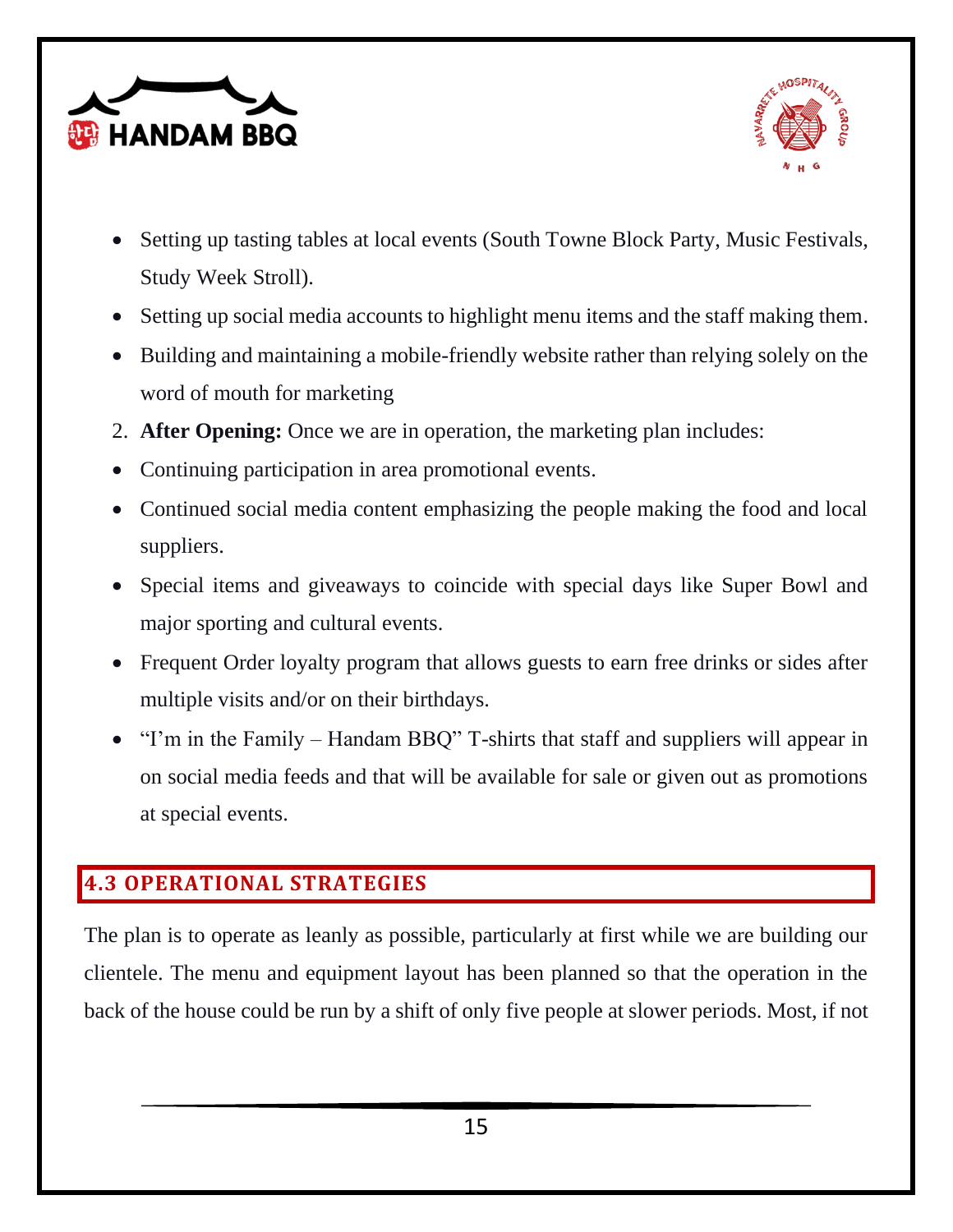



all, of the prep, can be done during a single shift, six days a week. Many items can be parcooked or held fully prepared for fast order execution.

The menu items have been designed to cross-utilize ingredients and prep wherever possible. For example, meats prepared for customers can also be used on stews, Fried rice and different appetizers. Marinates and sauces can be adapted to become signature salad dressings. Also, the concept will use (mostly) the same packaging and beverage offerings to simplify inventory management and order processing. The rented facility provides cleaning, maintenance, security, shared utilities, waste removal, reducing our labor costs and simplifying operations to focus on efficient and high-quality production.

#### <span id="page-16-0"></span>**4.4 GROWTH STRATEGY AND OPPORTUNITIES**

The proprietor may replicate HANDAM BBQ and any or all of its concepts or may execute other restaurant concepts or food-related businesses based on the success of this operation. Investors in Navarrete Hospitality Group LLC may retain the right of first refusal for investment on any subsequent restaurants or food-related businesses developed by the proprietors should additional capital be necessary. The company may grow by adding operations in other rented kitchen facilities in this area or other locations in the United States.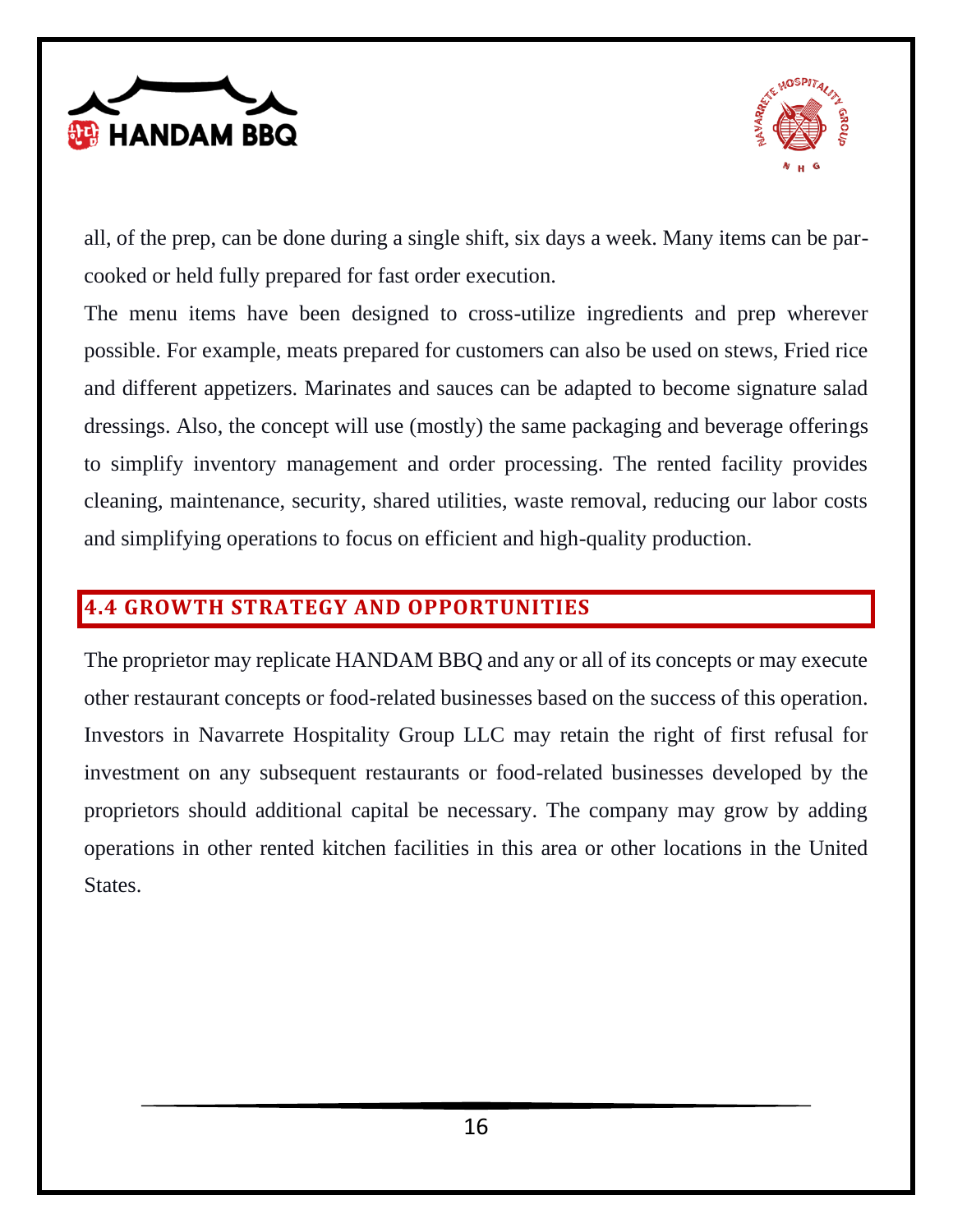



#### <span id="page-17-0"></span>**4.5 PURCHASING/ SUPPLY CHAIN STRATEGY**

We will purchase as much of the produce, dairy and meats from local suppliers as is feasible. Our non-food items will be purchased through buying agreements in the rented facility or local warehouse stores. We will use generic packaging products rather than custom-printed items to save operating costs. The only branding will be concept-specific stickers on each bag. Each sticker will indicate that the concept is part of the HANDAM BBQ family.

#### <span id="page-17-1"></span>**4.6 DELIVERY STRATEGY**

The facility will expedite all orders, which also manages all relationships with a guest. Orders will be received via integrated POS software, and we anticipate paying an average 3% commission on credit cards transactions.

# **5.0 FINANCIAL ANALYSIS**

## <span id="page-17-3"></span><span id="page-17-2"></span>**5.1 PROJECTED USES OF CAPITAL**

Based on early estimates from local builders and on industry benchmarks, we project that HANDAM BBQ (Katy) will require about \$450,000 to build out and open. We feel that carrying about \$65,000 in working capital to support operations as HANDAM BBQ (Katy) builds its market plus a modest contingency of \$40,000 to cover unexpected cost over-runs during build-out would be prudent. This brings the total project cost of \$90.53 per square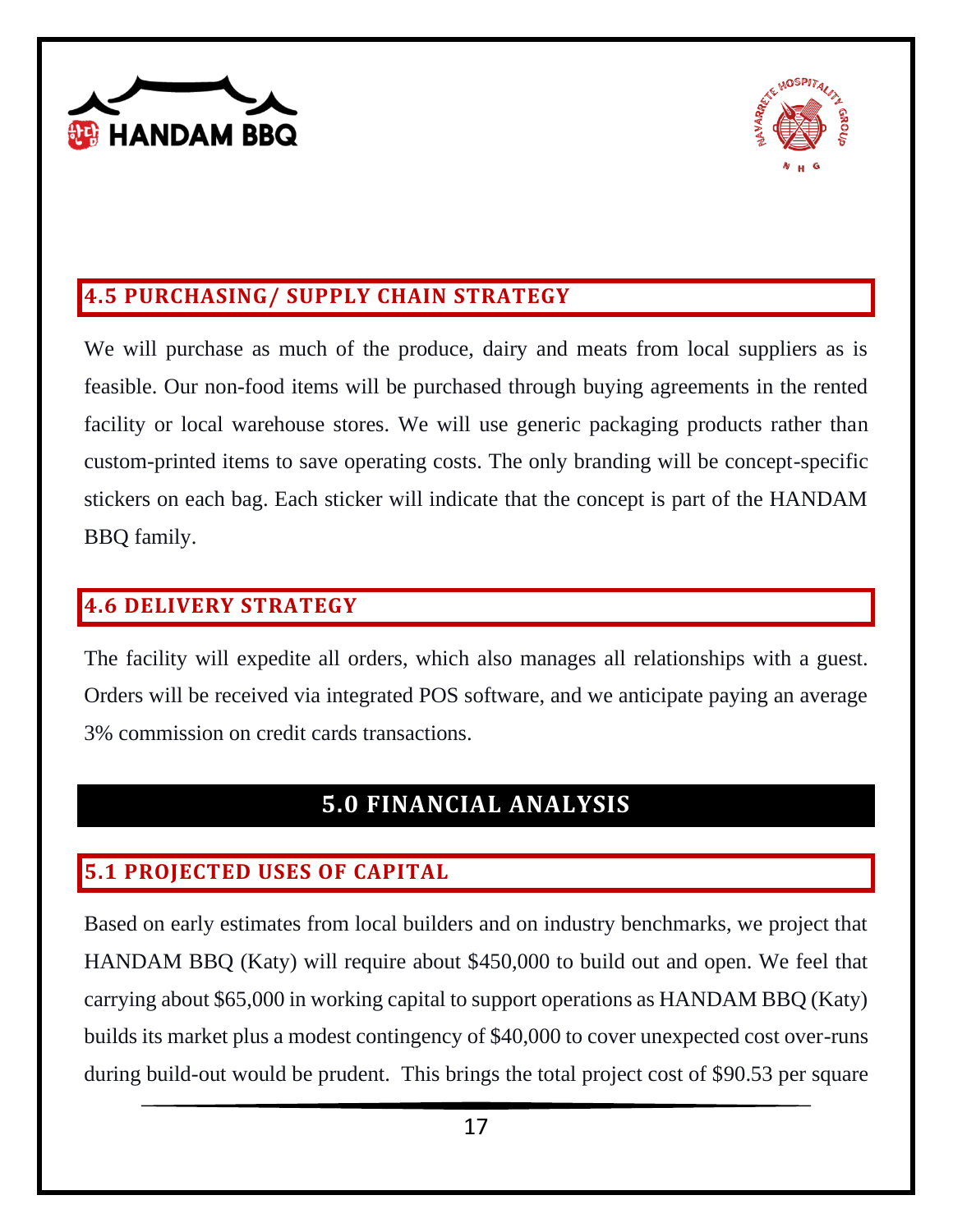



foot. This amount appears higher than typical for a restaurant project because of the highend equipment needed for the buildout of tables and A/C units. The statements on the following pages outline the project budget and detailed allocations within each budget category.

#### <span id="page-18-0"></span>**5.2 DETAILED CAPITAL BUDGET**

|                                                     | <b>TOTAL COST</b> | Details   |
|-----------------------------------------------------|-------------------|-----------|
| <b>REAL ESTATE</b>                                  | $\overline{0}$    |           |
| <b>Land Acquisition</b>                             |                   | $\Omega$  |
| New Building $(s)$ – Construction / Contractor Fees |                   | $\Omega$  |
| LEASEHOLD IMPROVEMENTS                              | 90,580            |           |
| <b>Construction Contract</b>                        |                   | 288,580   |
| <b>Landlord Contribution</b>                        |                   | (198,000) |
| <b>BACK OF HOUSE EQUIPMENT</b>                      | 85,000            |           |
| Kitchen Equipment                                   |                   | 75,000    |
| Kitchen Smallware                                   |                   | 10,000    |
| PROFESSIONAL SERVICES                               | 100,000           |           |
| Architect & Engineer                                |                   | 25,000    |
| Legal (lease $&$ incorporation)                     |                   | 5,000     |
| Franchise fee                                       |                   | 50,000    |
| Accounting & Tax                                    |                   | 5,000     |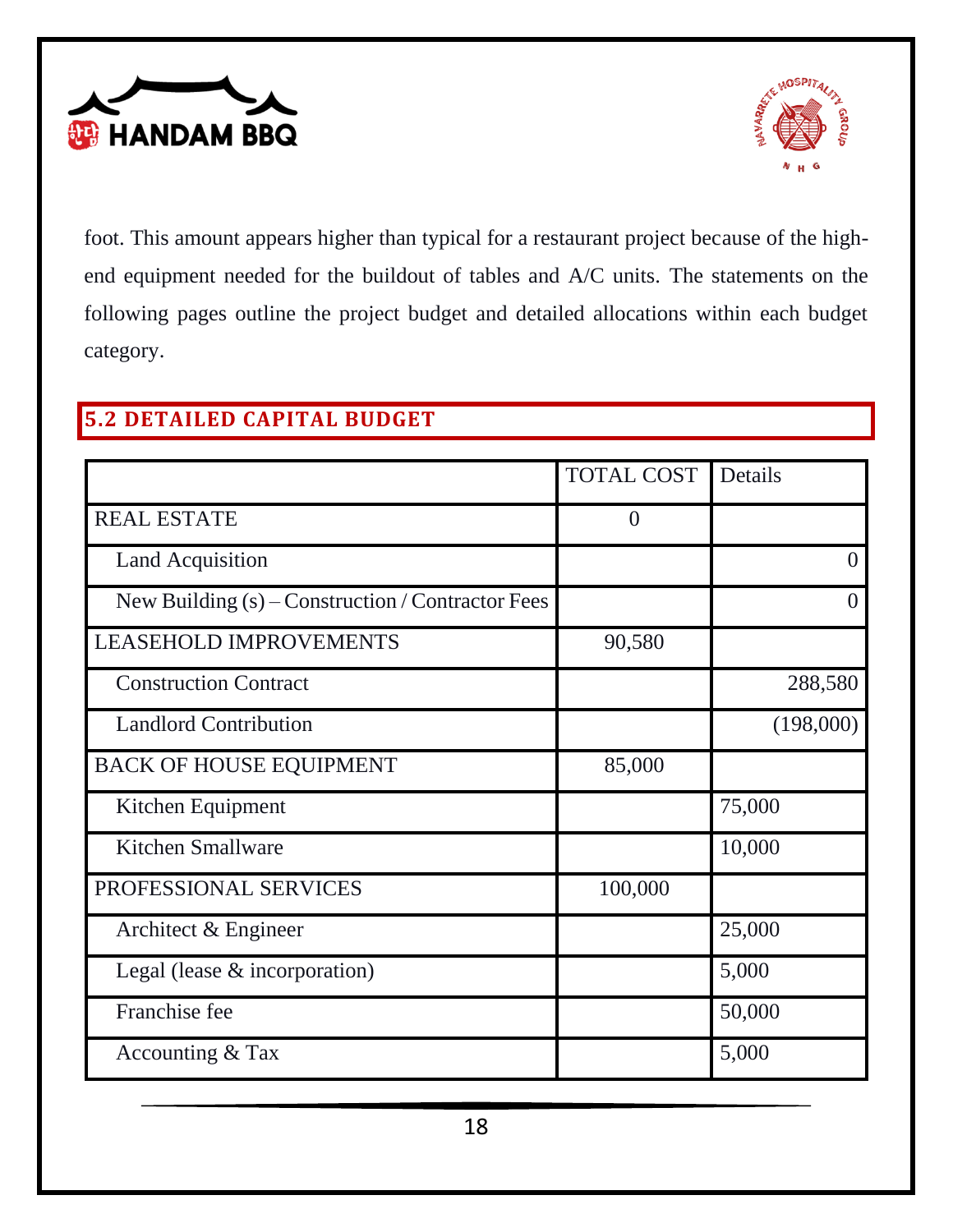



| interior Design                                  |        | 15,000 |
|--------------------------------------------------|--------|--------|
| ORGANIZATIONAL & DEVELOPMENT                     | 55,700 |        |
| Sale Tax Fee and Deposits                        |        | 3,000  |
| Insurance Binder (property, casualty, liability) |        | 2,000  |
| Workers Camp. Binder                             |        | 1,500  |
| <b>Building Permits</b>                          |        | 5,000  |
| <b>Liquor License</b>                            |        | 7,500  |
| Utility Deposits (gas, electric, water)          |        | 1,200  |
| Lease Deposit & Fees                             |        | 32,000 |
| <b>Ordering/Deliver App Deposits</b>             |        | 3,500  |
| MANAGEMENT EQUIPMENT & TECHNOLOGY                | 15,600 |        |
| <b>Security System</b>                           |        | 2,000  |
| Point of Sale System and Terminals               |        | 3,500  |
| Phone System                                     |        | 200    |
| Office Computer (s)                              |        | 2,500  |
| Printer (s)                                      |        | 1,400  |
| <b>Office Supplies</b>                           |        | 1000   |
| <b>System Installation Services</b>              |        | 5,000  |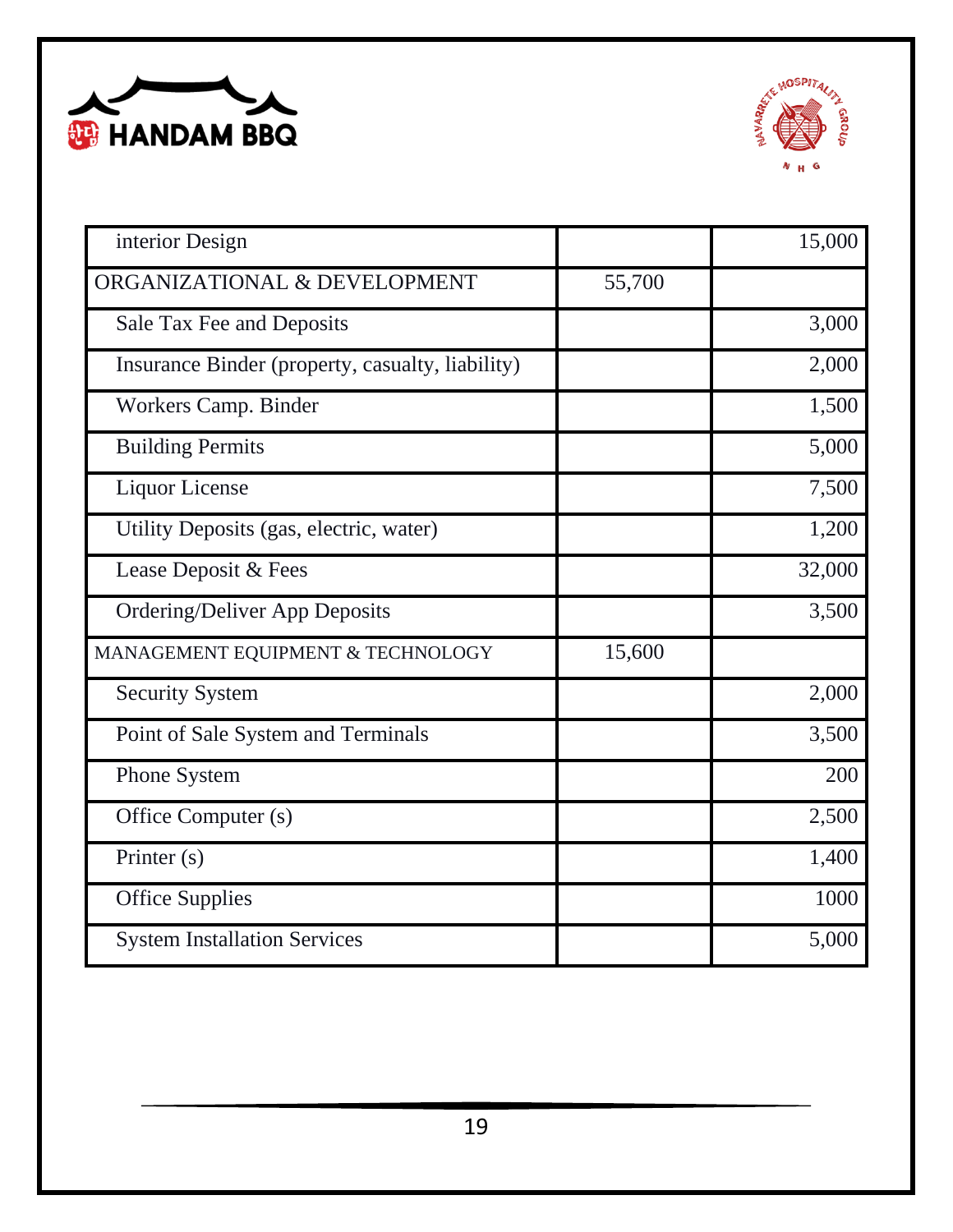



| PRE - OPENING EXPENSES                    |   | 308,300 |  |                |
|-------------------------------------------|---|---------|--|----------------|
| <b>Estimated Construction Period</b>      | 5 | months  |  |                |
| <b>Construction Period Utilities</b>      |   |         |  | 1,600          |
| <b>Construction Period Building Lease</b> |   |         |  | 10,250         |
| <b>Construction Period Interest</b>       |   |         |  | $\overline{0}$ |
| <b>Contractor Meal Comps</b>              |   |         |  | $\theta$       |
| Uniforms                                  |   |         |  | 1,200          |
| <b>Opening Inventories</b>                |   |         |  |                |
| Food                                      |   |         |  | 24,000         |
| Alcohol                                   |   |         |  | 12,000         |
| Paper & Other Supplies                    |   |         |  | 4,000          |
| Marketing                                 |   |         |  |                |
| <b>Website Development</b>                |   |         |  | 2,000          |
| Public Media                              |   |         |  | 15,000         |
| Social Media                              |   |         |  | 2,500          |
| Personnel                                 |   |         |  |                |
| Management                                |   |         |  | 10,000         |
| <b>Hourly Employees</b>                   |   |         |  | 11,000         |
| Payroll Taxes & Employee Benefits         |   |         |  | 3,000          |
| <b>Employee Meals During Training</b>     |   |         |  | 2,000          |
| <b>Recruitment Expense</b>                |   |         |  | 2,000          |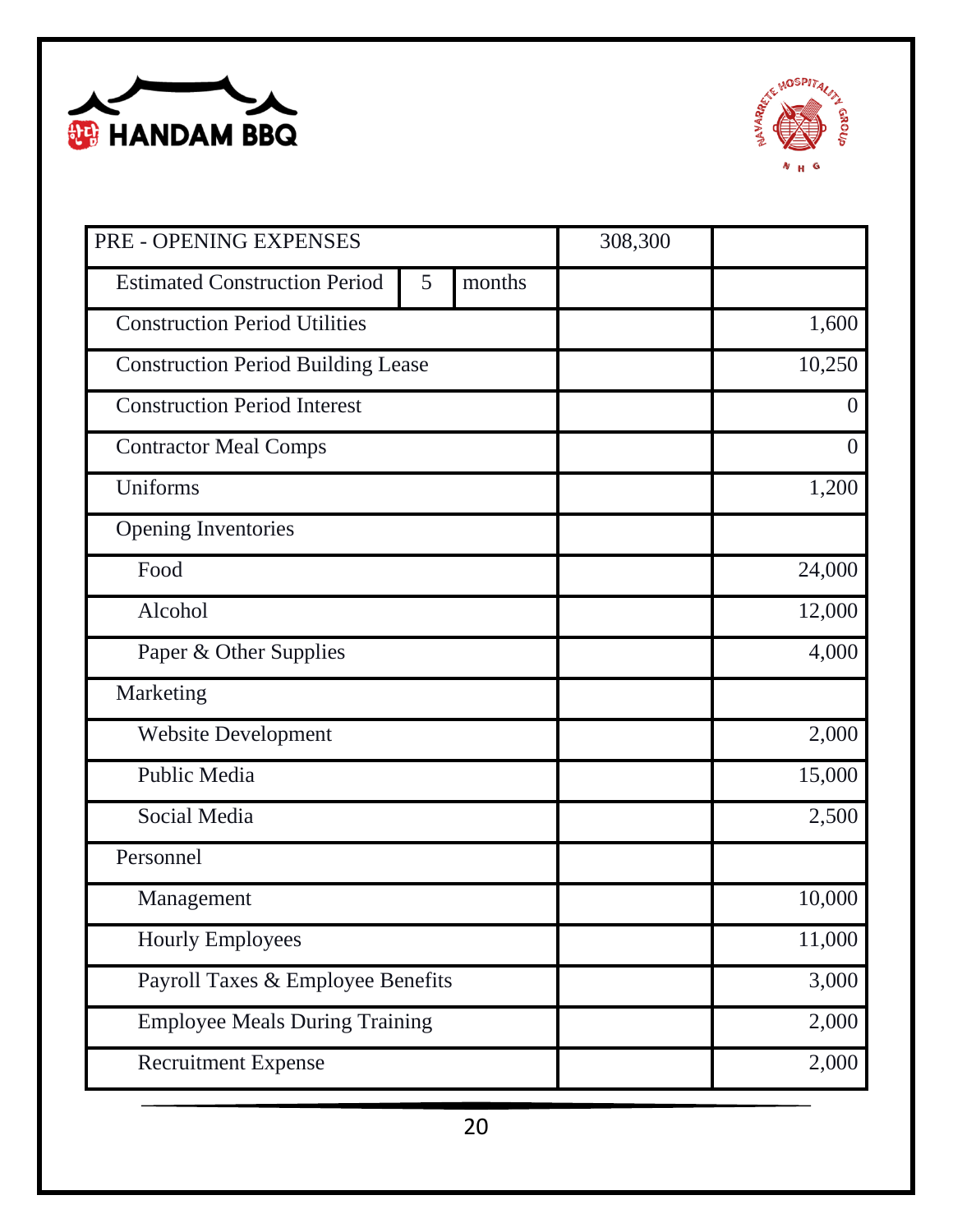



| <b>Training Expense</b>       |           | 2,500  |
|-------------------------------|-----------|--------|
| TOTAL DEVELOPMENT COST        | \$103,050 |        |
|                               |           |        |
| WORKING CAPITAL & CONTINGENCY | 70,000    |        |
| <b>Working Capital</b>        |           | 60,000 |
| Contingency                   |           | 10,000 |
| TOTAL PROJECT COST            | \$450,000 |        |

## <span id="page-21-0"></span>**5.3 NOTES ON CAPITAL BUDGET**

The facility is fully built-out by the landlord, including ventilation, security systems, and utilities. **Navarrete Hospitality Group (NHG)** is responsible for the fully build-out of the restaurant. To be conservative, we are estimating that equipment delivery, installation and dry-run will take six weeks, during which time we will be responsible for rent payments to the landlord. We expect to have some input from design professionals to ensure that our equipment layout is efficient and thus are carrying a modest amount of professional service fees for this purpose. **NHG has not yet signed the lease on this location**.

#### <span id="page-21-1"></span>**5.4 OPERATING PROJECTIONS FOR FIRST THREE YEARS**

Based on the projected average check and our understanding of the local market, we project the first three years of revenues and expenses as detailed below.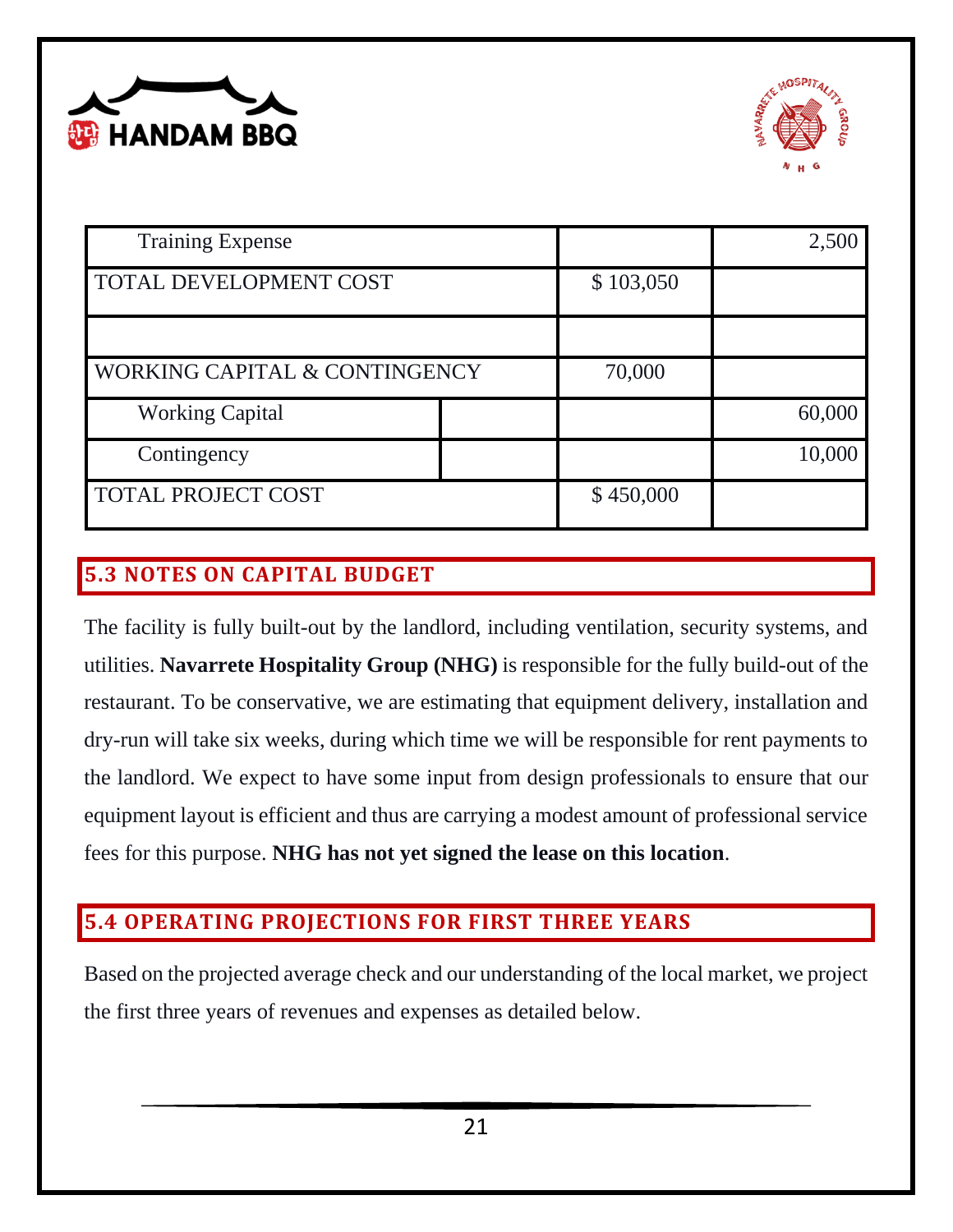



|                                                          | Year 1      |        | Year 2      |        | Year 3      |                        |
|----------------------------------------------------------|-------------|--------|-------------|--------|-------------|------------------------|
| <b>Sale</b>                                              |             |        |             |        |             |                        |
| Food                                                     | 2,231,516   | 91%    | 2,495,380   | 90.%   | 2,855,493   | 88%                    |
| Liquor                                                   | 143,574     | 5%     | 166,358     | 6%     | 194,693     | 6%                     |
| Beer                                                     | 27,386      | 1%     | 27,726      | 1%     | 64,897      | 2%                     |
| Wine                                                     | 48,154.00   | 3%     | 83,179      | 3%     | 129,795     | 4%                     |
| <b>TOTAL SALES</b>                                       | 2,450,630   | 100.0% | 2,772,643   | 100.0% | 3,244,878   | 100.0<br>$\frac{0}{0}$ |
| Discount & Comps:                                        |             |        |             |        |             |                        |
| Food                                                     | 10,378      | 0.4%   | 13,863      | 0.5%   | 16,224      | 0.5%                   |
| Beverage                                                 | 12,700      | 0.5%   | 19.408      | 0.7%   | 19,469      | 0.6%                   |
| <b>Investors Pay-out</b>                                 | 147,038     | 6%     | 166,359     | 6%     | 194,693     | 6%                     |
| Royalty fees                                             | 122,532     | 5%     | 138,632     | 5%     | 162,244     | 5%                     |
| <b>TOTAL</b><br><b>SALES</b><br><b>REDUCTIONS</b>        | 292,648     | 11.9%  | 338,262     | 12.2%  | 392,630     | 12.1%                  |
| <b>TOTAL NET SALES</b>                                   | \$2,157,982 | 88.1%  | \$2,434,381 | 87.8%  | \$2,852,248 | 87.9%                  |
| Cost of Sales:                                           |             |        |             |        |             |                        |
| Food                                                     | 808,708     | 33%    | 914,972     | 33%    | 1,070,809   | 33%                    |
| Liquor                                                   | 171,544     | 7%     | 194,085     | 7%     | 227,141     | 7%                     |
| Beer                                                     | 24,506      | $1\%$  | 27,726      | $1\%$  | 32,244      | $1\%$                  |
| Wine                                                     | 98,025      | 4%     | 110,906     | 4%     | 129,795     | 4%                     |
| <b>TOTAL</b><br><b>COST</b><br><b>OF</b><br><b>SALES</b> | 1,102,783   | 45%    | 1,247,689   | 45%    | 1,459,989   | 45%                    |
| <b>GROSS PROFIT</b>                                      | \$1,055,199 | 55%    | \$1,186,692 | 49%    | \$1,392,259 | 43%                    |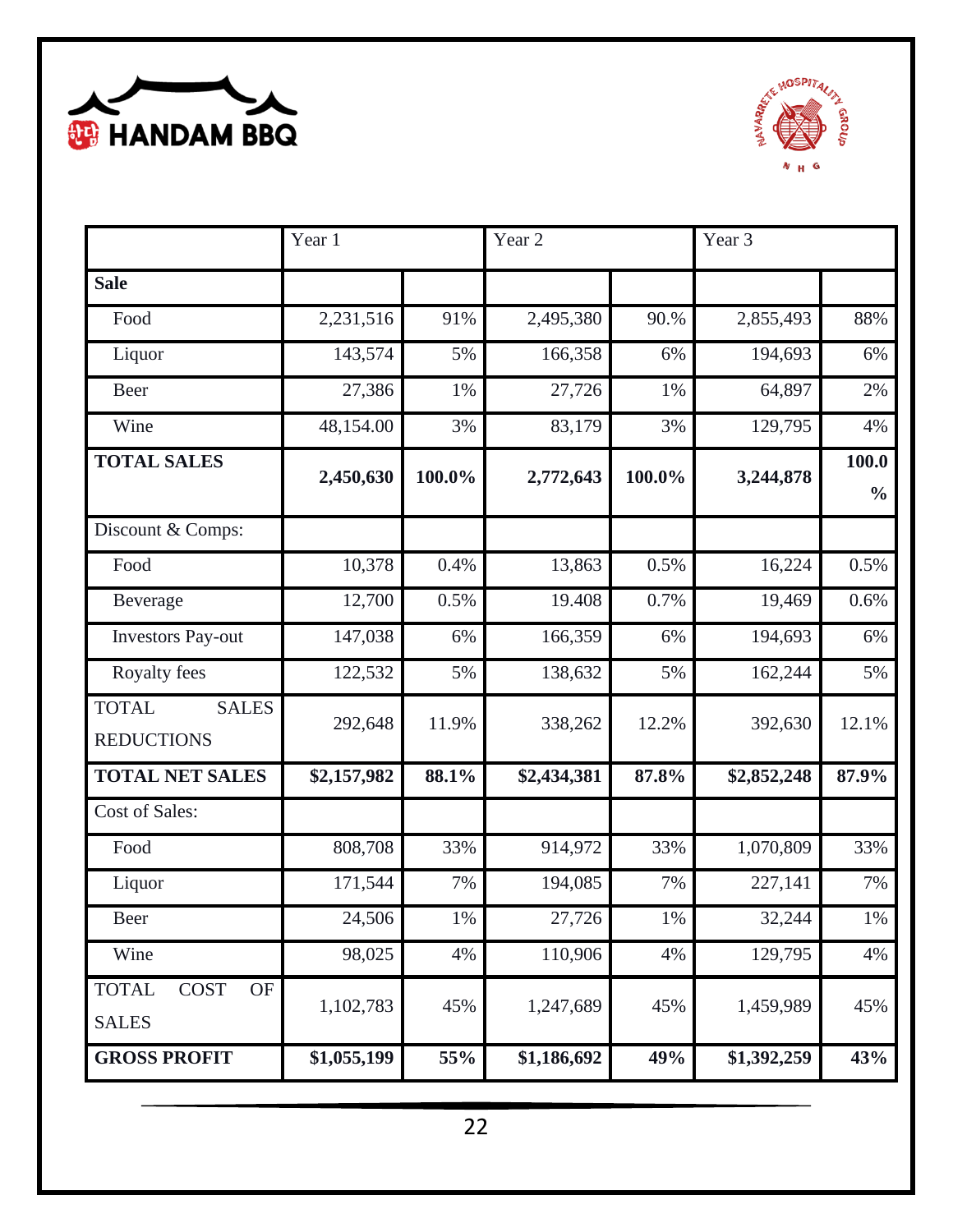



| Payroll:                     |             |       |             |       |           |         |
|------------------------------|-------------|-------|-------------|-------|-----------|---------|
| Salaries & Wages             | 612,657     | 25%   | 693,161     | 25%   | 811,222   | 25%     |
| <b>Employee Benefits</b>     | 27,570      | 4.5%  | 31,192      | 4.5%  | 36,505    | 4.6%    |
| <b>TOTAL PAYROLL</b>         | 640,227     | 29.5% | 724,353     | 29.5% | 847,727   | 24.5%   |
| <b>PRIME COST</b>            | \$1,743,010 | 92.4% | \$1,972,042 | 74.5% | 2,307,716 | 51.9%   |
| Controllable<br>Other        |             |       |             |       |           |         |
| Expenses:                    |             |       |             |       |           |         |
| Direct<br>Operating          | 15,000      | 0.7%  | 15,300      | 0.7%  | 15,606    | 0.7%    |
| <b>Expenses</b>              |             |       |             |       |           |         |
| Marketing                    | 24,000      | 1.2%  | 24,720      | 1.1%  | 25,462    | 1.1%    |
| <b>Utilities</b>             | 9,600       | 0.5%  | 12,080      | 0.5%  | 10,584    | 0.5%    |
| General<br>$\&$              |             |       |             |       |           |         |
| Administrative               | 38,481      | 5.4%  | 42,856      | 5.4%  | 50,331    | 5.3%    |
| <b>Expenses</b>              |             |       |             |       |           |         |
| $\&$<br>Repairs              | 10,000      | 0.1%  | 13,090      | 0.1%  | 13,183    | 0.1%    |
| Maintenance                  |             |       |             |       |           |         |
| <b>TOTAL</b><br><b>OTHER</b> |             |       |             |       |           |         |
| <b>CONTROLLABLE</b>          | 97,081      | 7.9%  | 108,046     | 7.8%  | 115,166   | $7.7\%$ |
| EXP.                         |             |       |             |       |           |         |
| <b>CONTROLLABLE</b>          | \$317,891   | 14.2% | \$692,555   | 13.6% | \$821,996 | 15.9%   |
| <b>PROFIT</b>                |             |       |             |       |           |         |
| $\&$<br>Occupancy<br>Costs   |             |       |             |       |           |         |
| Depreciation                 |             |       |             |       |           |         |
| <b>Occupancy Costs</b>       | 188,898     | 9%    | 188,898     | 8%    | 188,898   | 7%      |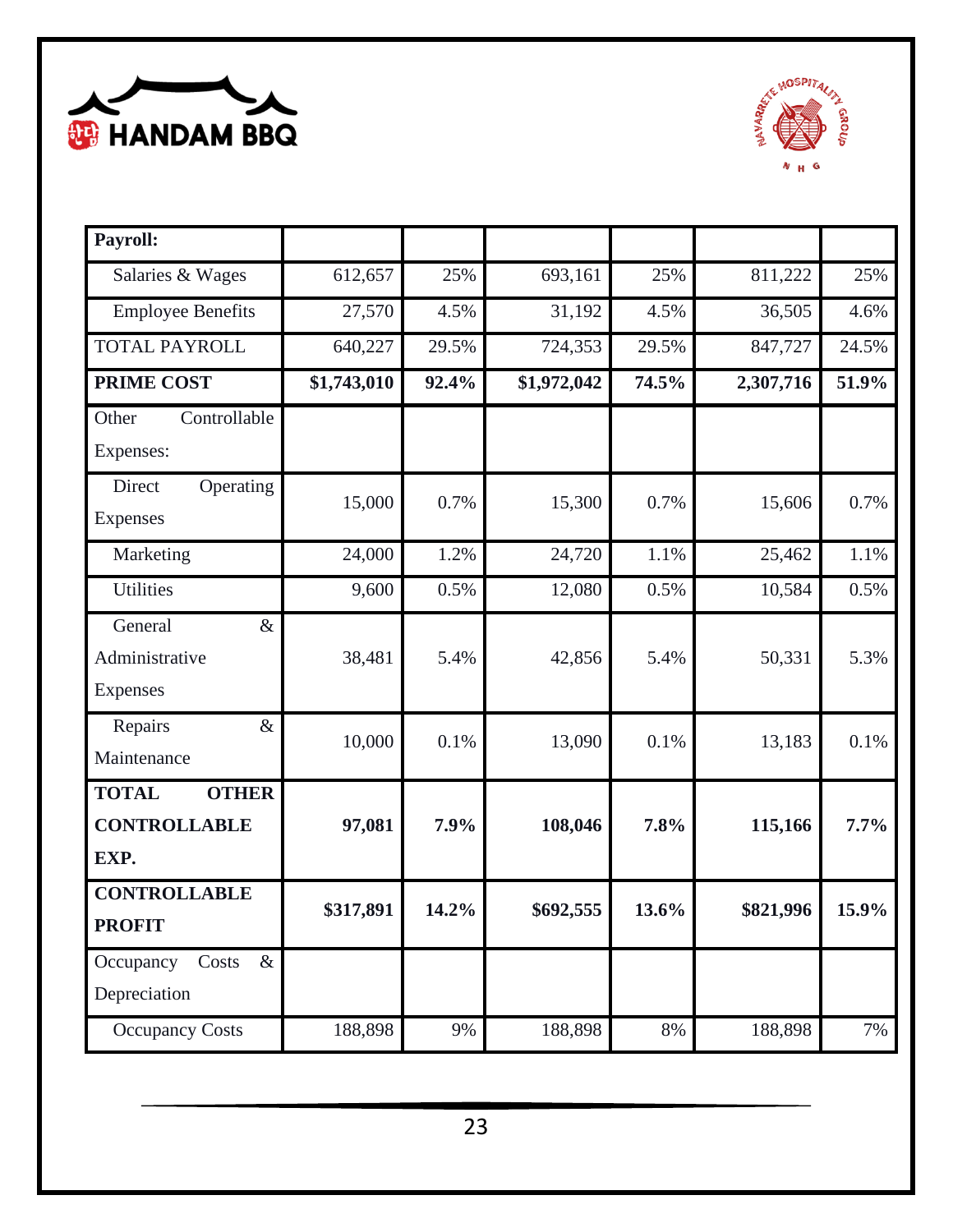



| Other<br>(Income)                                                            |           |      |           |      |           |       |
|------------------------------------------------------------------------------|-----------|------|-----------|------|-----------|-------|
| Expenses                                                                     |           |      |           |      |           |       |
| <b>Interest Expense</b>                                                      | 7,068     | 0.3% | 6,211     | 0.3% | 5,282     | 0.2%  |
| Other Expanse                                                                | 2,400     | 0.1% | 2,472     | 0.1% | 2,546     | 0.1%  |
| <b>ADD BACK:</b>                                                             |           |      |           |      |           |       |
| $\&$<br>Depreciation<br>Amortization                                         | 27,886    | 1.3% | 27,886    | 1.3% | 27,886    | 1.3%  |
| DEDUCT:                                                                      |           |      |           |      |           |       |
| <b>FLOW</b><br><b>CASH</b><br><b>INCOME</b><br><b>BEFORE</b><br><b>TAXES</b> | \$119,525 | 6%   | \$193,729 | 9.%  | 625,270\$ | 10.3% |

# <span id="page-24-0"></span>**5.5 NOTES ON OPERATING PROJECTIONS**

We project a very conservative 4% year-over-year growth rate in sales and a 2-3% annual increase in most operating expenses except for labor (estimated to increase by 4% annually), rent (increasing by 5% after first 5 years), and cost of goods sold which will hold relatively steady given our flexibility with menu composition and pricing.

## <span id="page-24-1"></span>**5.6 ASSUMPTIONS**

These operating statements assume a conservative sales growth rate of 4% per year. We have been intentionally conservative with order counts as well, projecting busier weekends and a few peak weeks around major local events and the university calendar for move-in and graduation. We project average checks on orders to be: